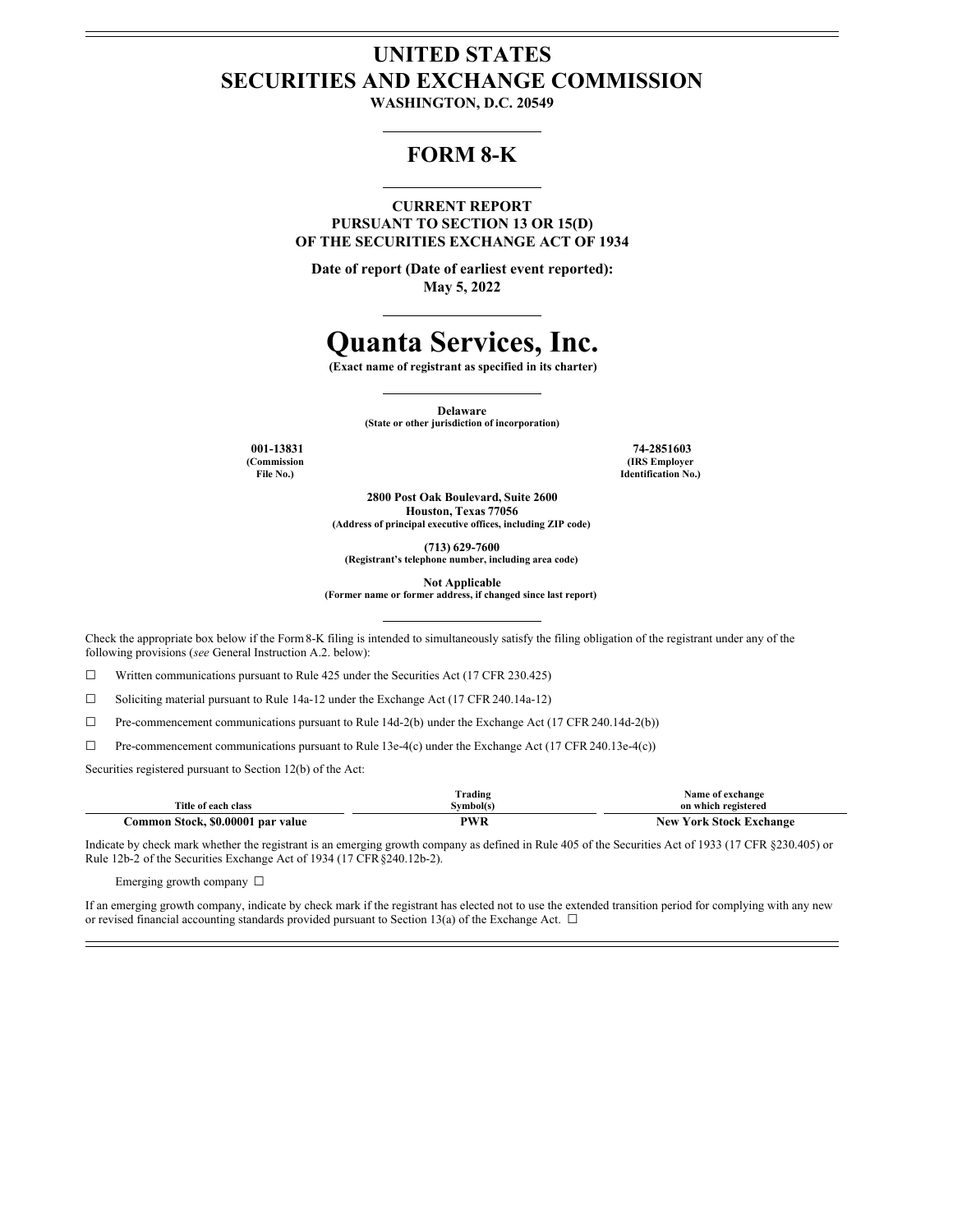## **Item 2.02 Results of Operations and Financial Condition.**

On May 5, 2022, Quanta Services, Inc. (the "Company" or "Quanta") issued a press release announcing its results for the fiscal quarter ended March 31, 2022. A copy of the press release is furnished herewith as Exhibit 99.1.

The information furnished in Item 2.02 of this Current Report on Form8-K, including Exhibit 99.1, shall not be deemed "filed" for purposes of Section 18 of the Securities Exchange Act of 1934, as amended, or otherwise subject to the liabilities of that section, and shall not be incorporated by reference in any filing under the Securities Act of 1933, as amended, except as expressly set forth by specific reference in such a filing.

## Item 5.02 Departure of Directors or Certain Officers; Election of Directors; Appointment of Certain Officers; Compensatory **Arrangements of Certain Officers.**

(b) On May 5, 2022, the Company announced that Derrick A. Jensen will transition from his current role as Chief Financial Officer and principal financial officer of the Company to another role with Quanta, Executive Vice President – Business Operations, and Jayshree S. Desai will transition from her current role as Chief Corporate Development Officer to Chief Financial Officer and principal financial officer of the Company. These planned transitions are scheduled to be effective in July 2022, and Mr. Jensen will continue to serve as the Company's principal financial officer until their effective date. These transitions were not associated with or attributable to any disagreement with the Company or the Company's independent auditor, including without limitation, any matter relating to the Company's accounting principles or practices, financial statement disclosures, internal controls, management or operations.

## **Item 7.01 Regulation FD Disclosure.**

A presentation, dated May 5, 2022, prepared by the Company and relating to its results for the fiscal quarter ended March 31, 2022, as noted in the press release described in Item 2.02 above, will be posted to the Company's website at www.quantaservices.com under the "News & Events" area of the Investor Relations section. Investors should note that Quanta announces financial information in its documents filed with the Securities and Exchange Commission, its press releases, its public conference calls, as well as on its website. Quanta may use the Investor Relations and other sections of its website to communicate with investors and it is possible that the financial and other information posted there could be deemed to be material information.

The information furnished in Item 7.01 of this Current Report onForm 8-K shall not be deemed "filed" for purposes of Section 18 of the Securities Exchange Act of 1934, as amended, or otherwise subject to the liabilities of that section, and shall not be incorporated by reference in any filing under the Securities Act of 1933, as amended, except as expressly set forth by specific reference in such a filing.

#### **Item 9.01 Financial Statements and Exhibits.**

(d) Exhibits.

| Exhibit |                                                                                                          |
|---------|----------------------------------------------------------------------------------------------------------|
| No.     | Exhibit                                                                                                  |
| 99.1    | Press Release of Quanta Services, Inc. dated May 5, 2022                                                 |
| 104     | Cover Page Interactive Data File (the cover page XBRL tags are embedded within the Inline XBRL document) |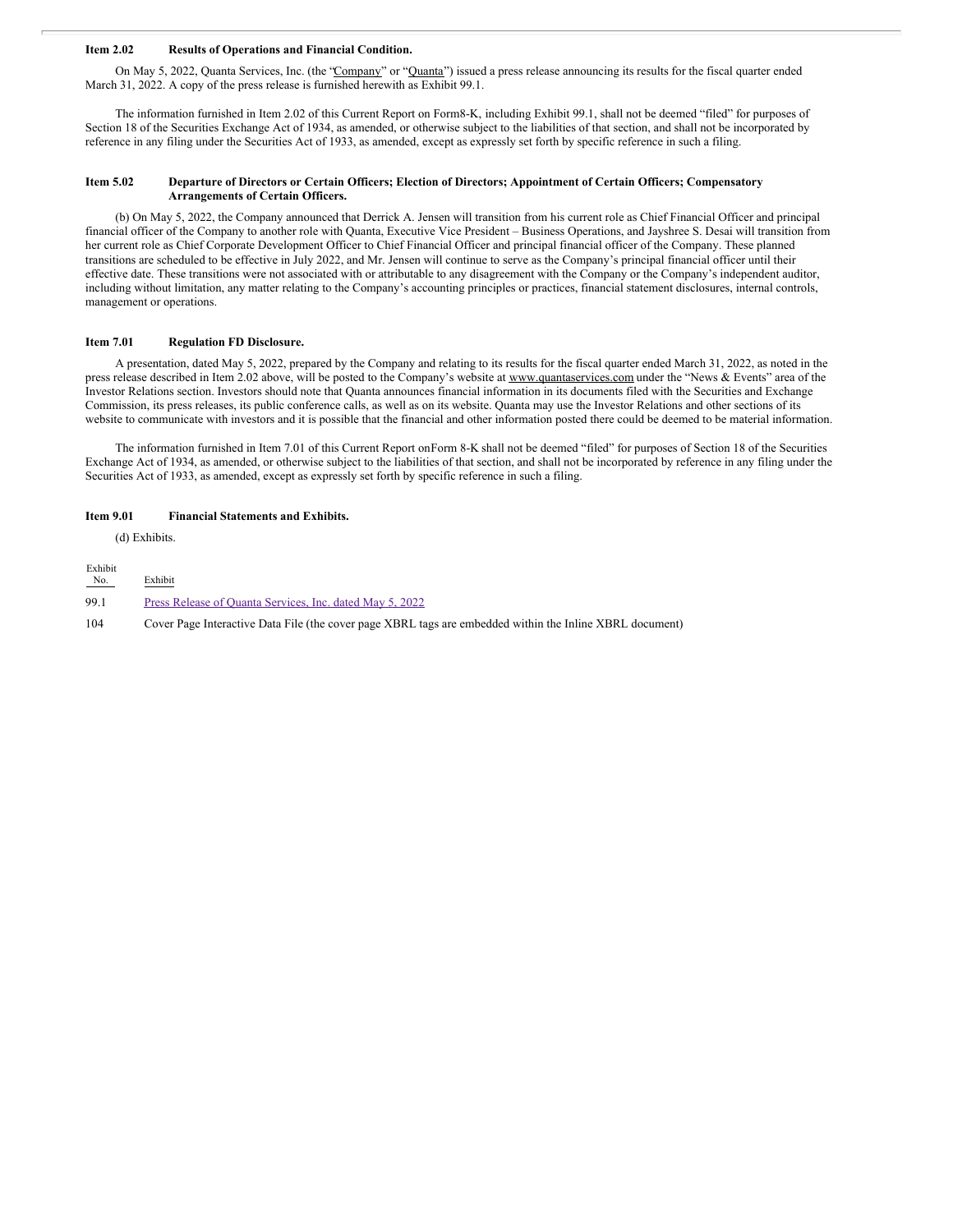## **SIGNATURES**

Pursuant to the requirements of the Securities Exchange Act of 1934, the registrant has duly caused this report to be signed on its behalf by the undersigned hereunto duly authorized.

Dated: May 5, 2022 Quanta Services, Inc.

By: /s/ Paul M. Nobel

Name: Paul M. Nobel Title: Vice President and Chief Accounting Officer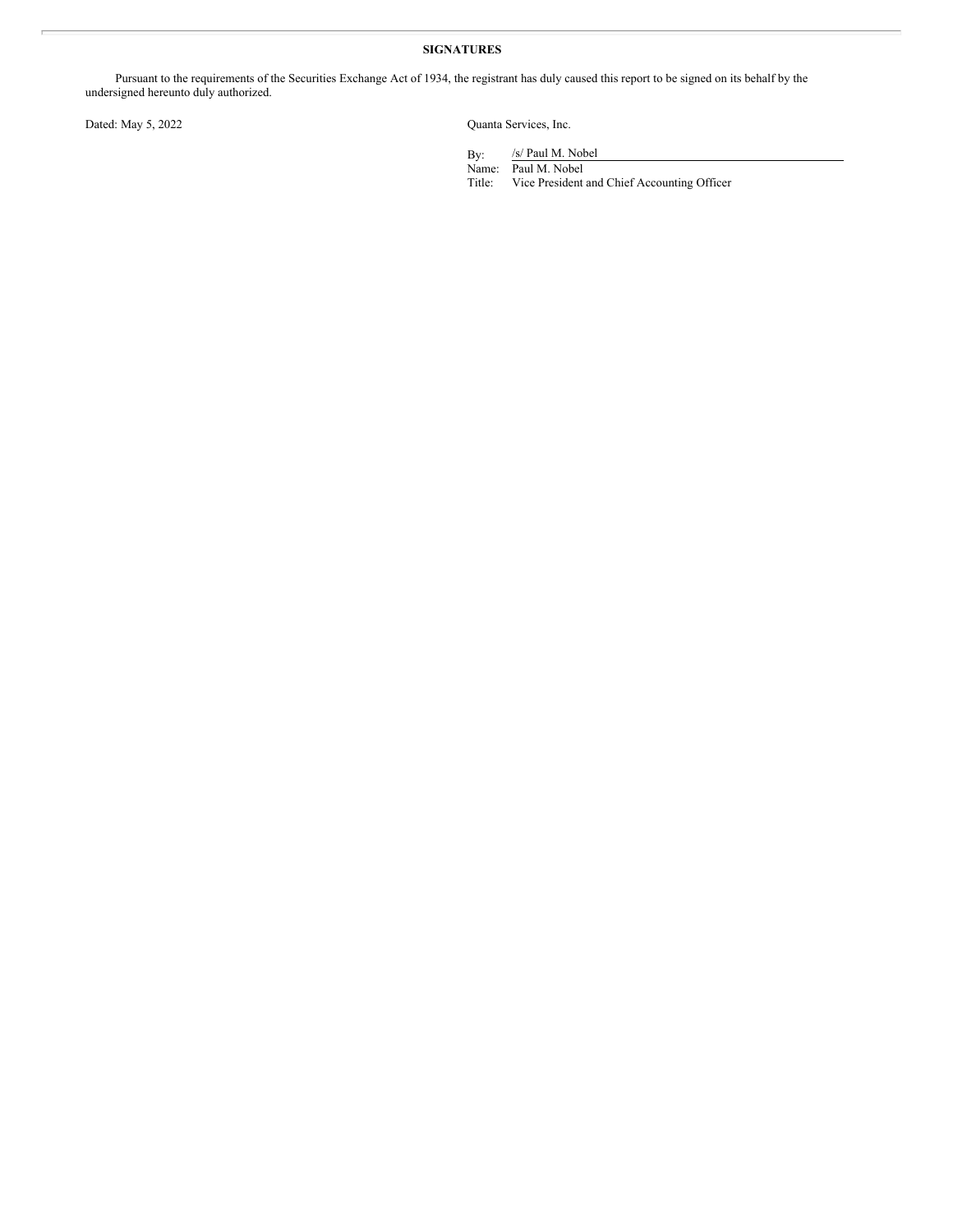*PRESS RELEASE*



## **FOR IMMEDIATE RELEASE 22-10**

Contacts: Derrick Jensen, CFO Media – Liz James Kip Rupp, CFA, IRC - Investors Sard Verbinnen & Co<br>Quanta Services, Inc. (281) 881-5170 Quanta Services, Inc. 713-629-7600

## **QUANTA SERVICES REPORTS FIRST QUARTER 2022 RESULTS**

*First Quarter Consolidated Revenues of \$4.0 Billion\* With Strong Revenue Growth in Every Segment*

*First Quarter GAAP Diluted EPS of \$0.57 and Adjusted Diluted EPS of \$1.37\**

*Remaining Performance Obligations of \$6.8 Billion and Total Backlog of \$20.5 Billion\**

*Company Reiterates Full-Year 2022 Financial Expectations*

\* = Record first quarter result

**HOUSTON – May 5, 2022** - Quanta Services, Inc. (NYSE: PWR) today announced results for the three months ended March 31, 2022. Revenues in the first quarter of 2022 were \$3.97 billion compared to revenues of \$2.70 billion in the first quarter of 2021, and net income attributable to common stock was \$84.6 million, or \$0.57 per diluted share, in the first quarter of 2022 compared to net income attributable to common stock of \$89.8 million, or \$0.62 per diluted share, in the first quarter of 2021. Adjusted diluted earnings per share attributable to common stock (a non-GAAP financial measure) was \$1.37 for the first quarter of 2022 compared to \$0.83 for the first quarter of 2021.

"Quanta delivered a strong first quarter to start the year, with significant revenue growth in each segment, record total backlog of \$20.5 billion and solid and safe execution by our portfolio of companies, which produced record first quarter adjusted earnings per share (EPS)," said Duke Austin, President and Chief Executive Officer of Quanta Services. "As a result of our first quarter results and continued confidence in the diversity and strength that our portfolio of companies provides, we are reiterating our 2022 consolidated financial expectations.

"As discussed during our recent Investor Day, Quanta is successfully executing on our strategic initiatives to drive sustainable and resilient operational excellence, total cost solutions for our clients, consistent profitable growth and value for our stakeholders. We believe we are uniquely positioned to capitalize on the megatrends and opportunities to lead the energy transition and enable technological development, with initiatives such as electric vehicle charging infrastructure and undergrounding of electrical infrastructure gaining momentum. As a result, we believe Quanta has built a platform with opportunity to deliver a 10% organic adjusted EPS compound annual growth rate (CAGR) and a strategy with opportunity to deliver  $\hat{a}$  +15% adjusted EPS CAGR through 2026."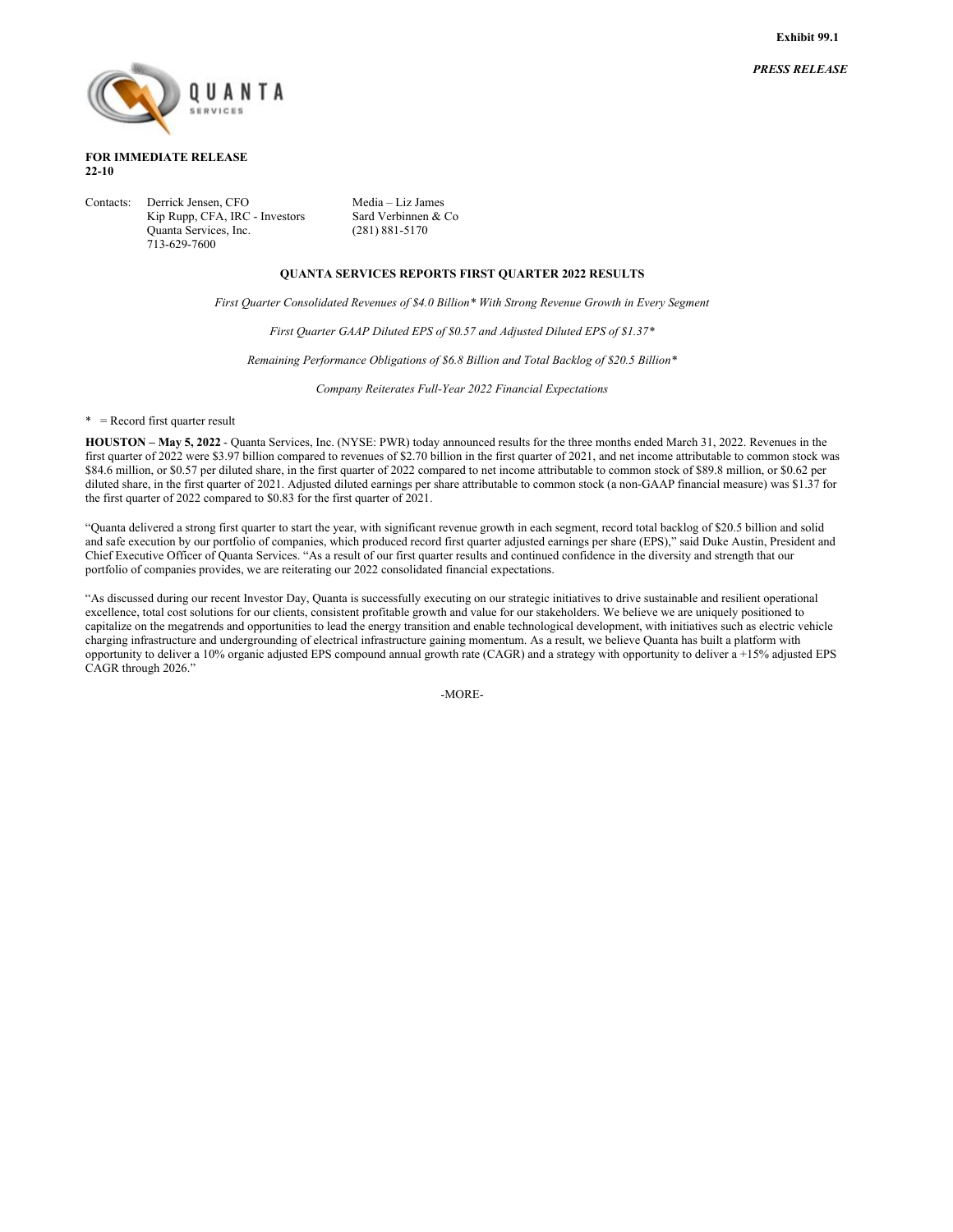Certain items impacted the first quarter of 2022 results and are reflected as adjustments in the calculation of Quanta's adjusted diluted earnings per share attributable to common stock (a non-GAAP measure). These items are described in the accompanying tables reconciling adjusted diluted earnings per share attributable to common stock to GAAP diluted earnings per share attributable to common stock. Quanta completed no acquisitions during the first three months of 2022 and ten acquisitions during the full year 2021 and the results of the acquired businesses are included in Quanta's consolidated results from the respective acquisition dates. For further information on the items that impacted comparability of 2022 and 2021, see the footnotes accompanying tables presenting Supplemental Segment Data and reconciliations of adjusted EBITDA and adjusted diluted earnings per share attributable to common stock (non-GAAP measures) to their comparable GAAP financial measures.

## **FULL-YEAR 2022 OUTLOOK**

The long-term outlook for Quanta's business is positive. However, weather, regulatory, permitting, supply chain challenges and other factors impacting project timing, execution challenges and other factors have impacted the company's historical results, and may impact Quanta's future financial results. Additionally, the effects of the COVID-19 pandemic on various aspects of the economy have significantly impacted certain Quanta operations and various markets where Quanta operates in 2020 and 2021, and we continue to consider future uncertainty associated with the pandemic. Therefore, Quanta's financial outlook for revenues, margins and earnings reflects management's effort to align these uncertainties with the backlog the company is executing on and the opportunities expected to materialize during the remainder of 2022.

Prior to the company's conference call, management will post a summary of updated 2022 guidance expectations with additional commentary in the "News and Events" and "Financial Info" areas of the Investor Relations section of Quanta's website at http://investors.quantaservices.com.

The following forward-looking statements are based on current expectations, and actual results may differ materially. For the full year ending December 31, 2022, Quanta now expects revenues to range between \$16.20 billion and \$16.70 billion, net income attributable to common stock to range between \$515 million and \$590 million, diluted earnings per share attributable to common stock to range between \$3.47 and \$3.97 and adjusted diluted earnings per share attributable to common stock (a non-GAAP financial measure) to range between \$6.00 and \$6.50 for the full year ending December 31, 2022. Additionally, Quanta now expects EBITDA (a non-GAAP financial measure) to range between \$1.45 billion and \$1.56 billion, adjusted EBITDA (a non-GAAP financial measure) to range between \$1.60 billion and \$1.71 billion, and free cash flow (anon-GAAP financial measure) to range between \$650 million and \$850 million for the full year ending December 31, 2022.

## **NON-GAAP FINANCIAL MEASURES**

The financial measures not prepared in conformity with generally accepted accounting principles in the United States (GAAP) that are utilized in this press release are provided to enable investors, analysts and management to evaluate Quanta's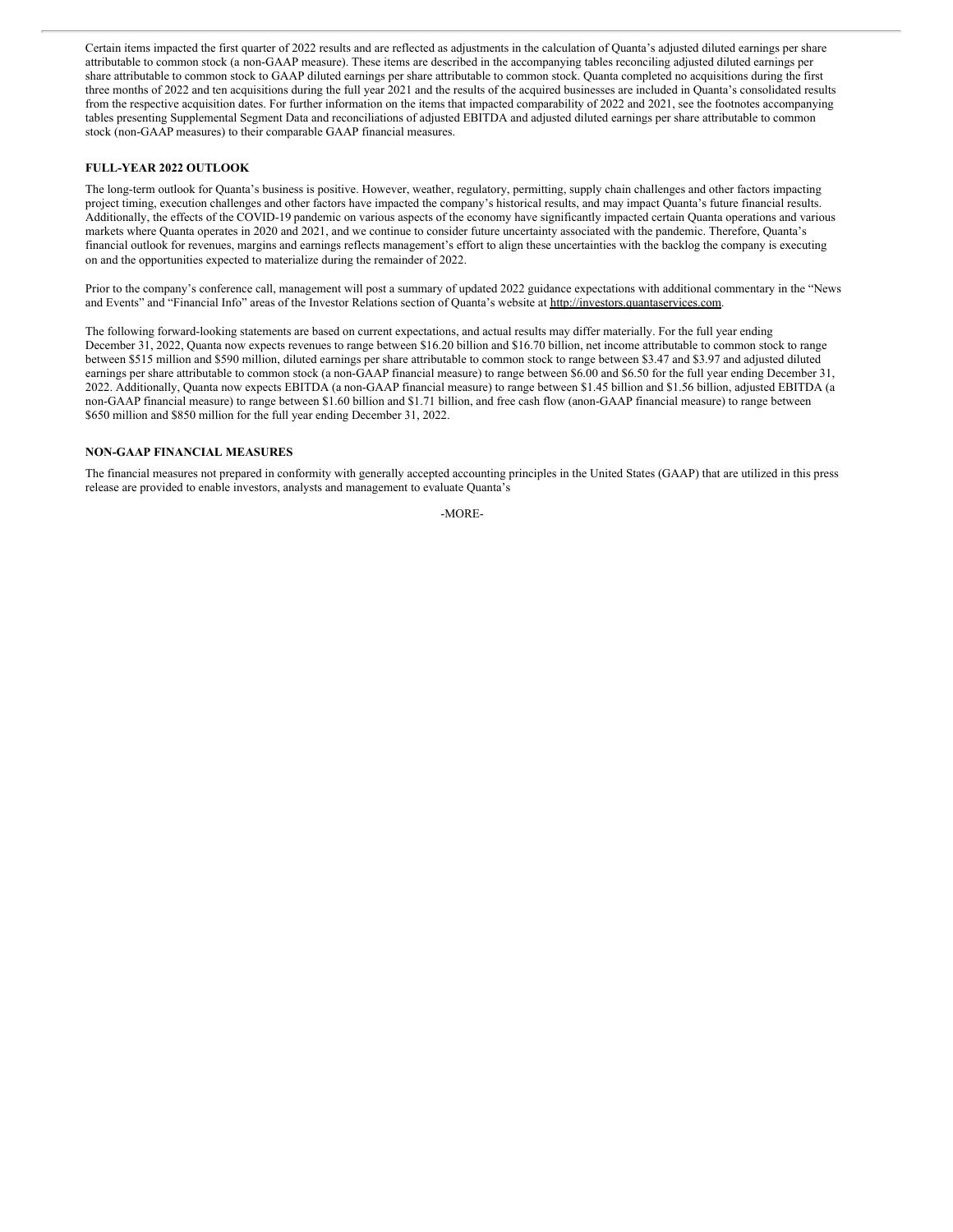performance excluding the effects of certain items that management believes impact the comparability of operating results between reporting periods. In addition, management believes these measures are useful in comparing Quanta's operating results with those of its competitors. These measures should be used in addition to, and not in lieu of, financial measures prepared in conformity with GAAP.

Please see the accompanying tables for reconciliations of the followingnon-GAAP financial measures for Quanta's current and historical results and fullyear 2022 expectations (as applicable): adjusted diluted earnings per share attributable to common stock (a non-GAAP financial measure) to diluted earnings per share attributable to common stock; adjusted net income attributable to common stock, EBITDA and adjusted EBITDA (non-GAAP financial measures) to net income attributable to common stock; free cash flow (a non-GAAP financial measure) to net cash provided by operating activities; and backlog (a non-GAAP financial measure) to remaining performance obligations.

## **CONFERENCE CALL INFORMATION**

Quanta Services has scheduled a conference call for 9:00 a.m. Eastern Time on May 5, 2022, which will also be broadcast live over the Internet. Quanta will utilize a slide presentation to accompany its prepared remarks, which will be viewable through the webcast and will also be available in the "News and Events" and "Financial Info" areas of the Investor Relations section of Quanta's website prior to the start of the call. To participate in the call, dial 1-862-298-0702 or 1-888-437-3179 at least 10 minutes before the conference call begins and ask for the Quanta Services First Quarter Earnings Conference Call or visit the Investor Relations section of the Quanta Services website at http://investors.quantaservices.com to access the Internet broadcast. Please allow at least 15 minutes to register and download and install any necessary audio software. For those who cannot participate live, shortly following the call a digital recording will be available on the company's website and a telephonic replay will be available through May 12, 2022 by dialing 1-877-660-6853 and referencing the conference ID 13729435. For more information, please contact Kip Rupp, Vice President - Investor Relations at Quanta Services, at 713-341-7260 or investors@quantaservices.com.

## **QUANTA SERVICES 2022 INVESTOR DAY REPLAY**

Quanta Services hosted its 2022 Investor Day in New York City on Tuesday, April 5, 2022. If you would like to watch a replay of the Investor Day or access related materials, please visit the Investor Relations section of the Quanta Services website at http://investors.quantaservices.com.

## **FOLLOW QUANTA IR ON SOCIAL MEDIA**

Investors and others should note that while Quanta announces material financial information and makes other public disclosures of information regarding Quanta through U.S. Securities and Exchange Commission (SEC) filings, press releases and public conference calls, it also utilizes social media to communicate this information. It is possible that the information Quanta posts on social media could be deemed material. Accordingly, Quanta encourages investors, the media and others interested in our company to follow Quanta, and review the information it posts, on the social media channels listed in the Investor Relations section of the Quanta Services website.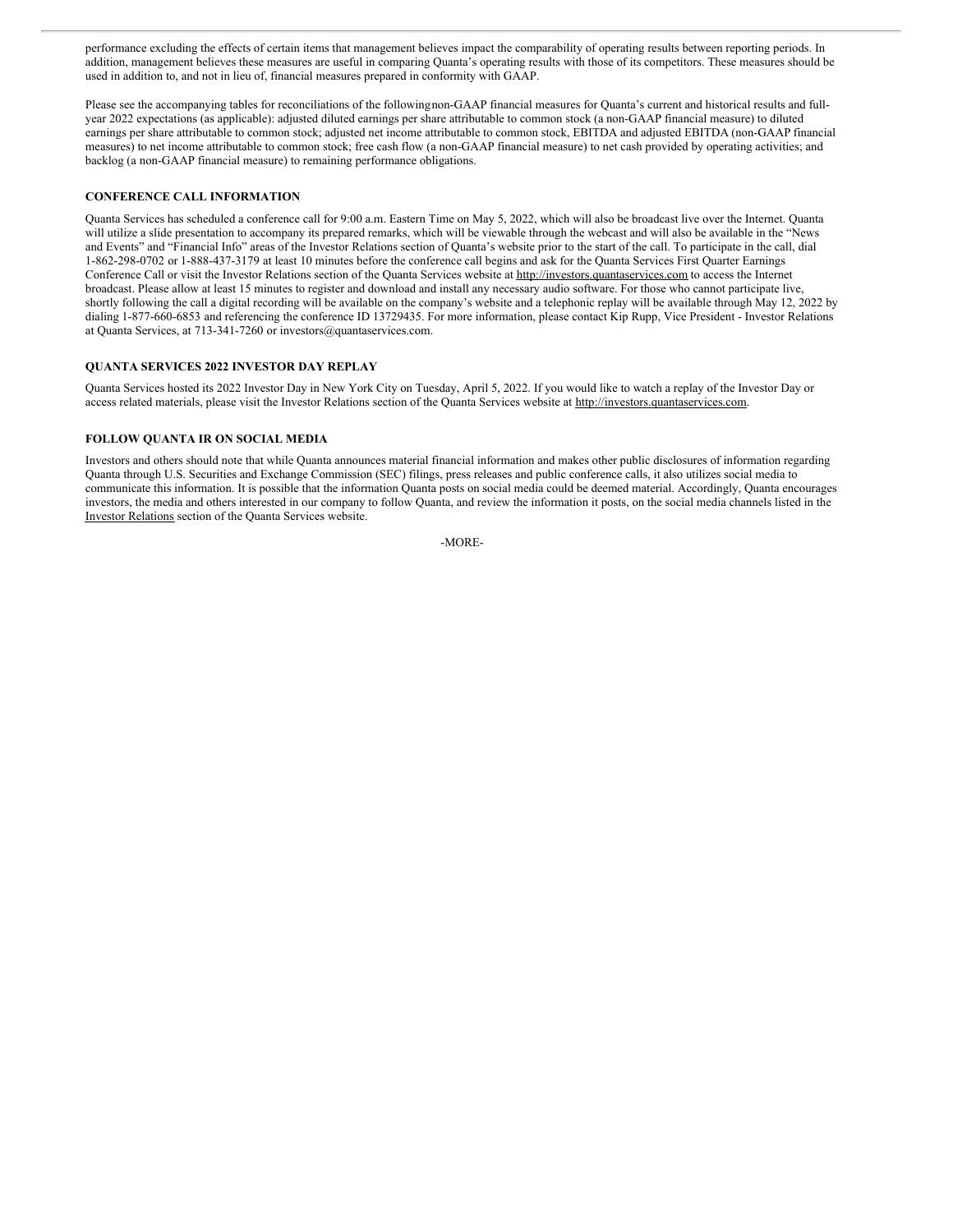#### **ABOUT QUANTA SERVICES**

Quanta Services is a leading specialized contracting services company, delivering comprehensive infrastructure solutions for the utility, renewable energy, communications, pipeline, and energy industries. Quanta's comprehensive services include designing, installing, repairing and maintaining energy and communications infrastructure. With operations throughout the United States, Canada, Australia and select other international markets, Quanta has the manpower, resources and expertise to safely complete projects that are local, regional, national or international in scope. For more information, visit www.quantaservices.com.

#### **Cautionary Statement About Forward-Looking Statements and Information**

This press release (and oral statements regarding the subject matter of this press release, including those made on the conference call and webcast announced herein) contains forward-looking statements intended to qualify for the "safe harbor" from liability established by the Private Securities Litigation Reform Act of 1995. Forward-looking statements include, but are not limited to, statements relating to projected revenues, net income, earnings per share, EBITDA, margins, cash flows, liquidity, weighted average shares outstanding, capital expenditures, interest rates, tax rates and other operating results and GAAP and non-GAAP financial results; expectations regarding Quanta's business or financial outlook; expectations regarding opportunities, technological developments, competitive positioning, future economic and regulatory conditions and other trends in particular markets or industries, including with respect to Quanta's increased operations in the renewable energy market and the transition to a carbon-neutral economy; expectations regarding the COVID-19 pandemic, including the continued and potential impact of theCOVID-19 pandemic and of governmental and customer responses to the pandemic on Quanta's business, operations, supply chain, personnel, financial condition, results of operations, cash flows and liquidity; expectations regarding Quanta's plans, strategies and opportunities; the potential benefits from, and future financial and operational performance of, acquired businesses and our investments, including Blattner Holding Company and its operating subsidiaries and our investments in LUMA Energy, LLC and Starry Group Holdings, Inc.; the expected outcome of pending and threatened legal proceedings; beliefs and assumptions about the collectability of receivables; the business plans or financial condition of Quanta's customers, including with respect to the COVID-19 pandemic and transitioning to a carbon-neutral economy; the potential impact of commodity prices and production volumes on Quanta's business, financial condition, results of operations, cash flows and demand for Quanta's services; expected recognition and realization of remaining performance obligations and backlog; the future demand for, availability of and costs related to labor resources in the industries Quanta serves; future capital allocation initiatives, including the amount and timing of, and strategies with respect to, any future acquisitions, investments, stock repurchases or cash dividends; the ability to deliver increased value or return capital to stockholders; the expected value of contracts or intended contracts with customers, as well as the scope, services, term or results of any awarded or expected projects; the development of and opportunities with respect to future projects, including renewable energy projects and other projects designed to support transition to a carbon-neutral economy, electrical grid modernization, upgrade and hardening projects, and larger transmission and pipeline projects; expectations regarding the future availability and price of materials and equipment necessary for the performance of our business; the expected impact of inflation; the expected impact of changes or potential changes to climate; the impact of existing or potential legislation or regulation; potential opportunities that may be indicated by bidding activity or discussions with customers; expectations regarding our ability to reduce our debt and maintain our current credit ratings; and possible recovery of pending or contemplated insurance claims, change orders and claims asserted against customers or third parties; as well as statements reflecting expectations, intentions, assumptions or beliefs about future events, and other statements that do not relate strictly to historical or current facts. These forward-looking statements are not guarantees of future performance, involve or rely on a number of risks, uncertainties, and assumptions that are difficult to predict or are beyond our control, and reflect management's beliefs and assumptions based on information available at the time the statements are made. We caution you that actual outcomes and results may differ materially from what is expressed, implied or forecasted by our forward-looking statements and that any or all of our forward-looking statements may turn out to be inaccurate or incorrect. Forward-looking statements can be affected by inaccurate assumptions and by known or unknown risks and uncertainties including, among others, market, industry, economic, financial or political conditions that are outside of the control of Quanta, including as a result of, among other things, geopolitical conflicts, political unrest or inflation; quarterly variations in operating and financial results, liquidity, financial condition, cash flows, capital requirements and reinvestment opportunities, including the ongoing and potential impact to Quanta's business, operations, workforce and supply chains of the COVID-19 pandemic and governmental responses thereto; the severity, magnitude and duration of theCOVID-19 pandemic, including impacts of the pandemic and business and governmental responses thereto on Quanta's operations, personnel and supply chains and on commercial activity and demand across Quanta's business and its customers' businesses, as well as Quanta's inability to predict the extent to which the COVID-19 pandemic will adversely impact its business, financial performance, results of operations, financial position, liquidity, cash flows, the prices of its securities and achievement of its strategic objectives; trends and growth opportunities in relevant markets, including Quanta's ability to obtain future project awards; delays, deferrals, reductions in scope or cancellations of anticipated, pending or existing projects as a result of, among other things, the COVID-19 pandemic, supply chain disruptions and other logistical challenges, weather, regulatory or permitting issues, environmental processes, project performance issues, claimed force majeure events, protests or other political activity, legal challenges, reductions or eliminations in governmental funding, or customer capital constraints; the effect of commodity prices and production volumes on Quanta's operations and growth opportunities and on customer capital programs and demand for Quanta's services; the successful negotiation, execution, performance and completion of anticipated, pending and existing contracts; events arising from operational hazards, including, among others, wildfires and explosions, that can arise due to the nature of Quanta's services and the conditions in which Quanta operates and can be due to the failure of infrastructure on which we have performed services and result in significant liabilities that may be exacerbated in certain geographies and locations; unexpected costs, liabilities, fines or penalties that may arise from legal proceedings, indemnity obligations, reimbursement obligations associated with letters of credit or bonds, multiemployer pension plans (e.g., underfunding of liabilities, termination or withdrawal liability) or other claims or actions asserted against Quanta, including amounts not covered by, or in excess of the coverage under, third-party insurance; the outcome of pending or threatened legal proceedings; potential unavailability or cancellation of third-party insurance coverage, as well as the exclusion of coverage for certain losses, potential increases in premiums for coverage deemed beneficial to Quanta, or the unavailability of coverage deemed beneficial to Quanta at reasonable and competitive rates (e.g., coverage for wildfire events); damage to Quanta's brand or reputation arising as a result of cyber-security breaches, environmental and occupational health and safety matters, corporate scandal, failure to successfully perform or negative publicity regarding a high-profile project, involvement in a catastrophic event (e.g., fire, explosion) or other negative incidents; disruptions in, or failure to adequately protect, Quanta's information technology systems; Quanta's dependence on suppliers, subcontractors, equipment manufacturers and other third-parties, and the impact of the COVID-19 pandemic on these service providers; Quanta's ability to attract, the potential shortage of and increased costs with respect to skilled labor, as well as Quanta's inability to retain or attract key personnel and qualified employees; Quanta's dependence on fixed price contracts and the potential to incur losses with respect to these contracts, including as a result of inaccurate estimates of project costs or inability to meet project schedule requirements or achieve guaranteed performance or quality standards for a project; estimates and assumptions relating to financial results, remaining performance obligations and backlog; inability to successfully complete remaining performance obligations or realize backlog; adverse weather conditions, natural disasters and other emergencies, including wildfires, pandemics (including the ongoing COVID-19 pandemic), hurricanes, tropical storms, floods, debris flows, earthquakes and other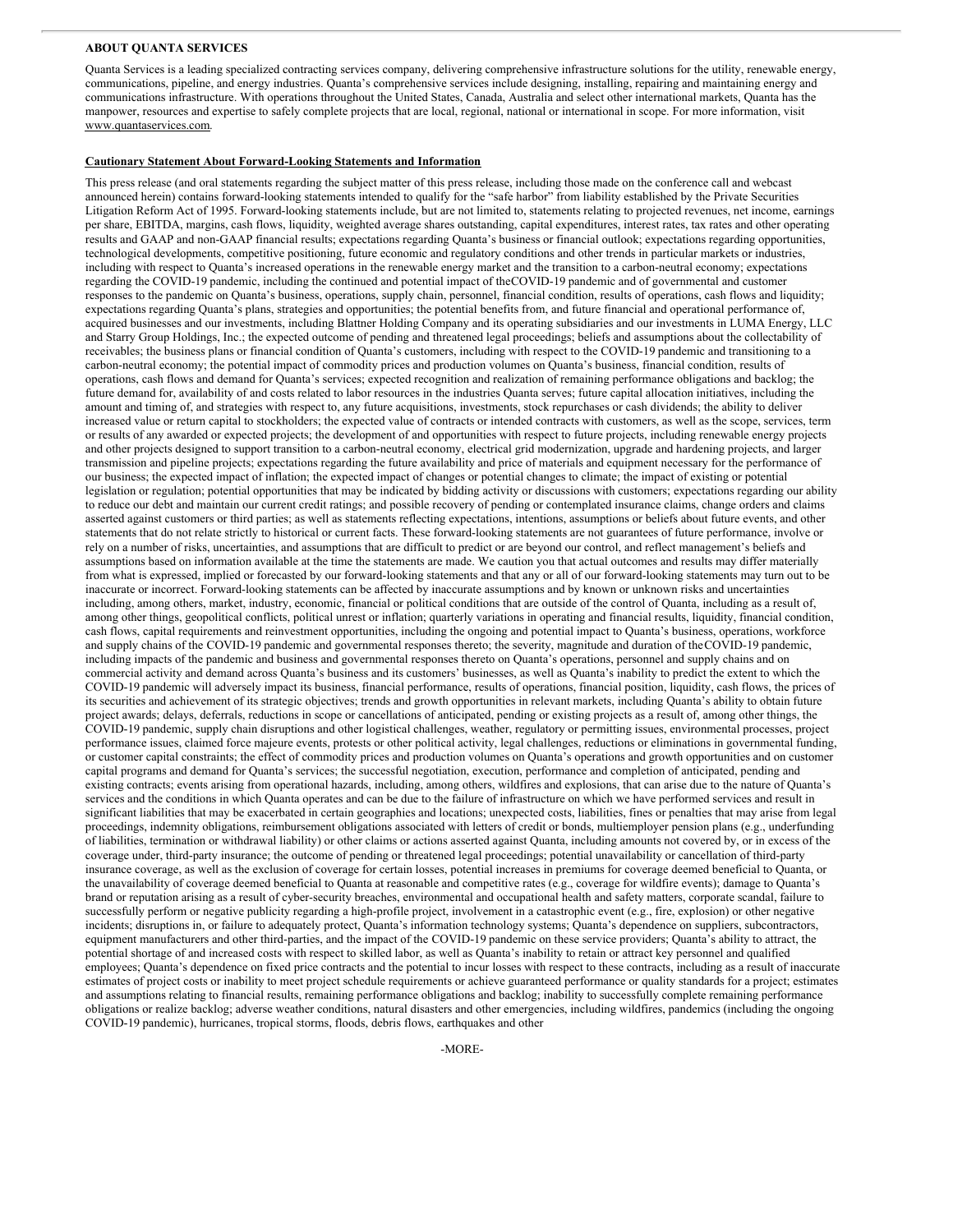geological- and weather-related hazards; the impact of climate change; Quanta's ability to generate internal growth; competition in Quanta's business, including the ability to effectively compete for new projects and market share; the future development of natural resources; the failure of existing or potential legislative actions and initiatives to result in demand for Quanta's services; unavailability of, or increased prices for, materials, equipment and fuel used in Quanta's or its customers' businesses, including as a result of inflation, supply chain disruptions, governmental regulations on sourcing, the imposition of tariffs, duties, taxes or other assessments, and other changes in U.S. trade relationships with foreign countries; cancellation provisions within contracts and the risk that contracts expire and are not renewed or are replaced on less favorable terms; loss of customers with whom Quanta has longstanding or significant relationships; the potential that participation in joint ventures or similar structures exposes Quanta to liability or harm to its reputation as a result of acts or omissions by partners; Quanta's inability or failure to comply with the terms of its contracts, which may result in additional costs, unexcused delays, warranty claims, failure to meet performance guarantees, damages or contract terminations; the inability or refusal of customers or third-party contractors to pay for services, which could be attributable to, among other things, the COVID-19 pandemic or current challenged energy market, and which could result in the inability to collect our outstanding receivables, failure to recover amounts billed to, or avoidance of certain payments received from, customers in bankruptcy or failure to recover on change orders or contract claims; technological advancements and other market developments that could reduce the demand for Quanta's services; budgetary or other constraints that may reduce or eliminate tax incentives or government funding for projects, including renewable energy projects, which may result in project delays or cancellations; risks associated with operating in international markets and U.S. territories, including instability of governments, currency exchange fluctuations, and compliance with unfamiliar legal and labor systems and business practices, the U.S. Foreign Corrupt Practices Act and other applicable anti-bribery and anti-corruption laws, complex tax regulations and international treaties; inability to successfully identify, complete, integrate and realize synergies from acquisitions or retain key personnel from acquired businesses, including Blattner; the potential adverse impact of acquisitions and investments, including the potential increase in risks already existing in Quanta's operations, poor performance or decline in value of acquired businesses or investments and unexpected costs or liabilities that may arise from acquisitions or investments; the adverse impact of impairments of goodwill, other intangible assets, receivables, long-lived assets or investments; difficulties arising from Quanta's decentralized management structure; the impact of the unionized portion of Quanta's workforce on its operations, including labor stoppages or interruptions due to strikes or lockouts; inability to access sufficient funding to finance desired growth and operations, including the ability to access capital markets on favorable terms, as well as fluctuations in the price and trading volume of Quanta's common stock, debt covenant compliance, interest rate fluctuations, a downgrade in our credit ratings and other factors affecting financing and investing activities; the ability to obtain bonds, letters of credit and other project security; significant fluctuations in foreign currency exchange rates; new or changed tax laws, treaties or regulations; inability to realize deferred tax assets; and other risks and uncertainties detailed in Quanta's Annual Report on Form 10-K for the year ended December 31, 2021 and Quanta's Quarterly Report on Form 10-Q for the quarter ended March 31, 2022 (when filed) and any other documents that Quanta files with the SEC. For a discussion of these risks, uncertainties and assumptions, investors are urged to refer to Quanta's documents filed with the SEC that are available through Quanta's website at www.quantaservices.com or through the SEC's Electronic Data Gathering and Analysis Retrieval System (EDGAR) at www.sec.gov. Should one or more of these risks materialize, or should underlying assumptions prove incorrect, actual results may vary materially from those expressed or implied in any forward-looking statements. Investors are cautioned not to place undue reliance on these forwardlooking statements, which are current only as of this date. Quanta does not undertake and expressly disclaims any obligation to update or revise any forward-looking statements, whether as a result of new information, future events or otherwise. Quanta further expressly disclaims any written or oral statements made by any third party regarding the subject matter of this press release.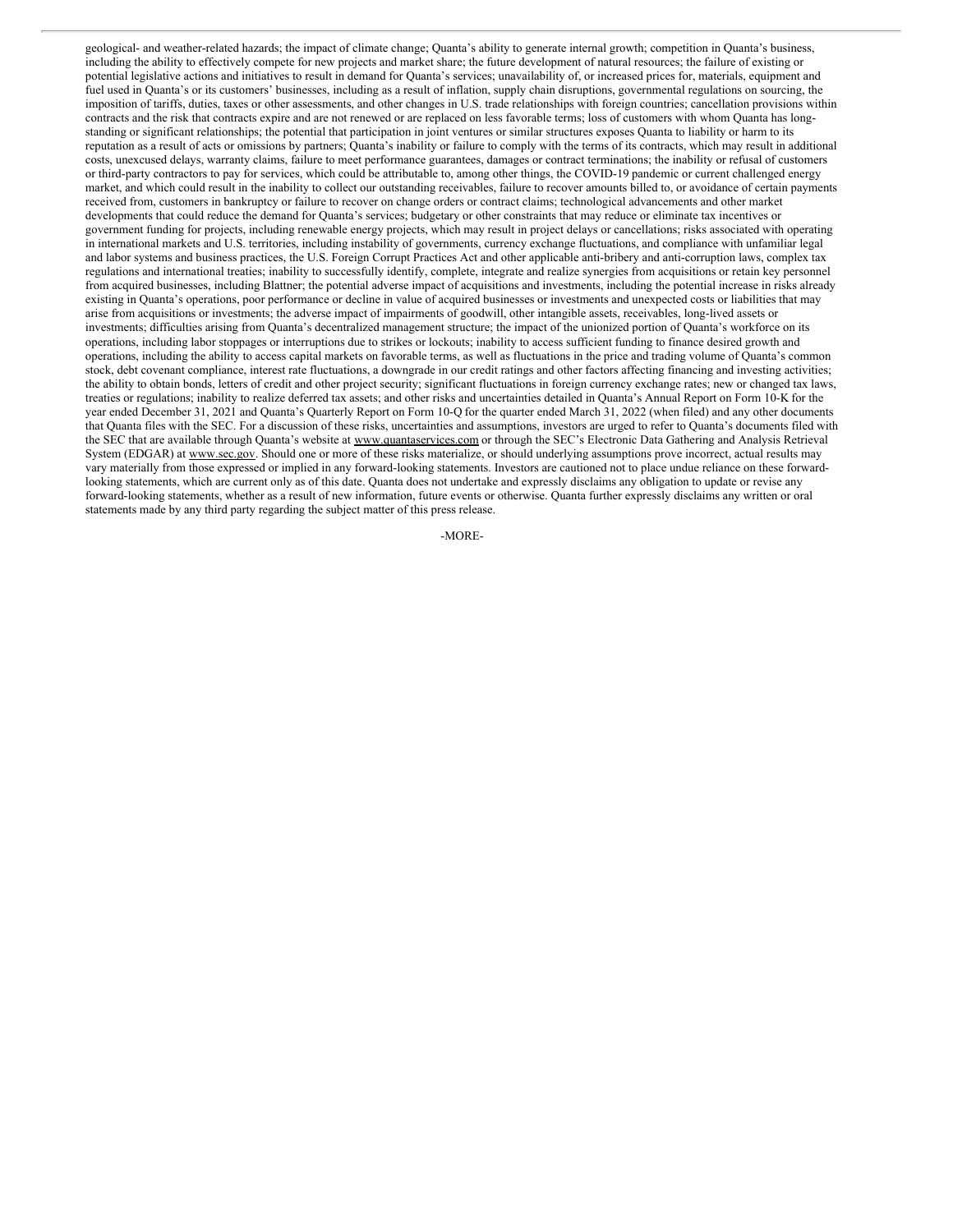

## **Quanta Services, Inc. and Subsidiaries Condensed Consolidated Statements of Operations For the Three Months Ended March 31, 2022 and 2021** (In thousands, except per share information)

*(Unaudited)*

|                                                              |             | <b>Three Months Ended</b><br>March 31. |  |
|--------------------------------------------------------------|-------------|----------------------------------------|--|
|                                                              | 2022        | 2021                                   |  |
| Revenues                                                     | \$3,965,525 | \$2,703,581                            |  |
| Cost of services (including depreciation)                    | 3,417,354   | 2,330,691                              |  |
| Gross profit                                                 | 548,171     | 372,890                                |  |
| Equity in earnings of integral unconsolidated affiliates     | 15,152      | 5,183                                  |  |
| Selling, general and administrative expenses                 | (324, 887)  | (243, 352)                             |  |
| Amortization of intangible assets                            | (115,751)   | (21, 355)                              |  |
| Change in fair value of contingent consideration liabilities | (5,169)     | 363                                    |  |
| Operating income                                             | 117,516     | 113,729                                |  |
| Interest and other financing expenses                        | (24, 728)   | (12, 475)                              |  |
| Interest income                                              | 69          | 117                                    |  |
| Other income (expense), net                                  | (1,273)     | 3,672                                  |  |
| Income before income taxes                                   | 91,584      | 105,043                                |  |
| Provision for income taxes                                   | 6,556       | 13,724                                 |  |
| Net income                                                   | 85,028      | 91,319                                 |  |
| Less: Net income attributable to non-controlling interests   | 387         | 1,558                                  |  |
| Net income attributable to common stock                      | 84,641      | 89,761                                 |  |
| Earnings per share attributable to common stock:             |             |                                        |  |
| <b>Basic</b>                                                 | 0.59<br>S   | 0.64                                   |  |
| <b>Diluted</b>                                               | \$.<br>0.57 | 0.62<br>\$                             |  |
| Shares used in computing earnings per share:                 |             |                                        |  |
| Weighted average basic shares outstanding                    | 143,541     | 140.121                                |  |
| Weighted average diluted shares outstanding                  | 148,082     |                                        |  |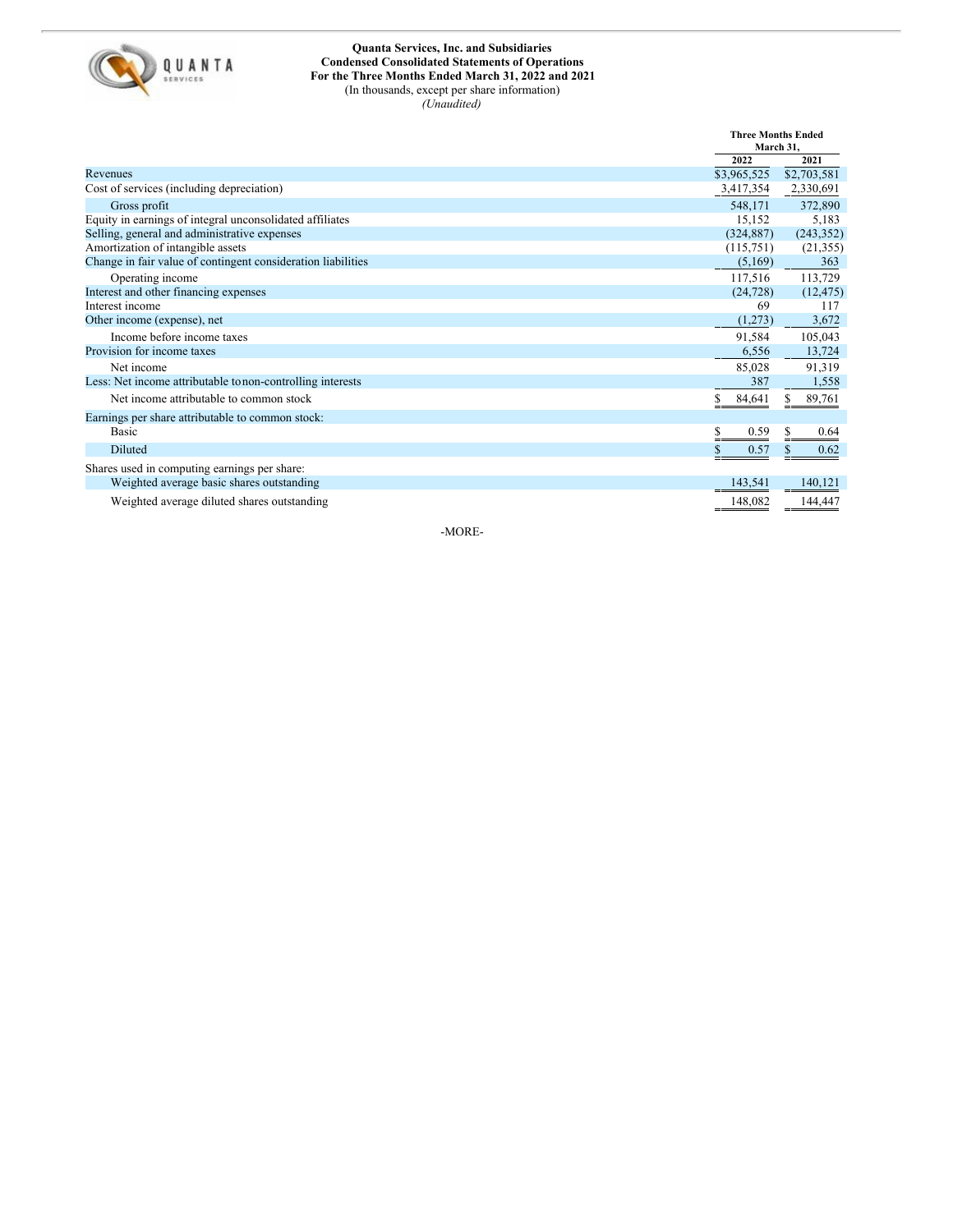

## **Quanta Services, Inc. and Subsidiaries Condensed Consolidated Balance Sheets** (In thousands) *(Unaudited)*

|                                                          | March 31,<br>2022          | December 31,<br>2021       |
|----------------------------------------------------------|----------------------------|----------------------------|
| <b>ASSETS</b>                                            |                            |                            |
| <b>CURRENT ASSETS:</b>                                   |                            |                            |
| Cash and cash equivalents                                | \$<br>238,258              | <sup>\$</sup><br>229,097   |
| Accounts receivable, net                                 | 3,356,566                  | 3,400,318                  |
| <b>Contract assets</b>                                   | 975,342                    | 803,453                    |
| Inventories                                              | 94,264                     | 84,659                     |
| Prepaid expenses and other current assets                | 201,185                    | 215,050                    |
| Total current assets                                     | 4,865,615                  | 4,732,577                  |
| PROPERTY AND EQUIPMENT, net                              | 1,976,249                  | 1,919,697                  |
| <b>OPERATING LEASE RIGHT-OF-USE ASSETS</b>               | 238,529                    | 240,605                    |
| OTHER ASSETS, net                                        | 656,133                    | 632,244                    |
| OTHER INTANGIBLE ASSETS, net                             | 1,685,260                  | 1,801,180                  |
| <b>GOODWILL</b>                                          | 3,593,315                  | 3,528,886                  |
| Total assets                                             | $\underline{\$13,015,101}$ | $\underline{\$12,855,189}$ |
| <b>LIABILITIES AND EQUITY</b>                            |                            |                            |
| <b>CURRENT LIABILITIES:</b>                              |                            |                            |
| Current maturities of long-term debt and short-term debt | \$<br>21,865               | <sup>\$</sup><br>29,166    |
| Current portion of operating lease liabilities           | 76,983                     | 78,251                     |
| Accounts payable and accrued expenses                    | 2,318,389                  | 2,254,671                  |
| Contract liabilities                                     | 800,578                    | 802,872                    |
| Total current liabilities                                | 3,217,815                  | 3,164,960                  |
| LONG-TERM DEBT, net of current maturities                | 3,812,411                  | 3,724,474                  |
| OPERATING LEASE LIABILITIES, net of current portion      | 170,347                    | 170,427                    |
| DEFERRED INCOME TAXES                                    | 183,082                    | 191,098                    |
| INSURANCE AND OTHER NON-CURRENT LIABILITIES              | 489,458                    | 487,309                    |
| <b>Total liabilities</b>                                 | 7,873,113                  | 7,738,268                  |
| <b>TOTAL STOCKHOLDERS' EQUITY</b>                        | 5,137,519                  | 5,112,301                  |
| NON-CONTROLLING INTERESTS                                | 4,469                      | 4,620                      |
| <b>TOTAL EQUITY</b>                                      | 5,141,988                  | 5,116,921                  |
| Total liabilities and equity                             | \$13,015,101               | \$12,855.189               |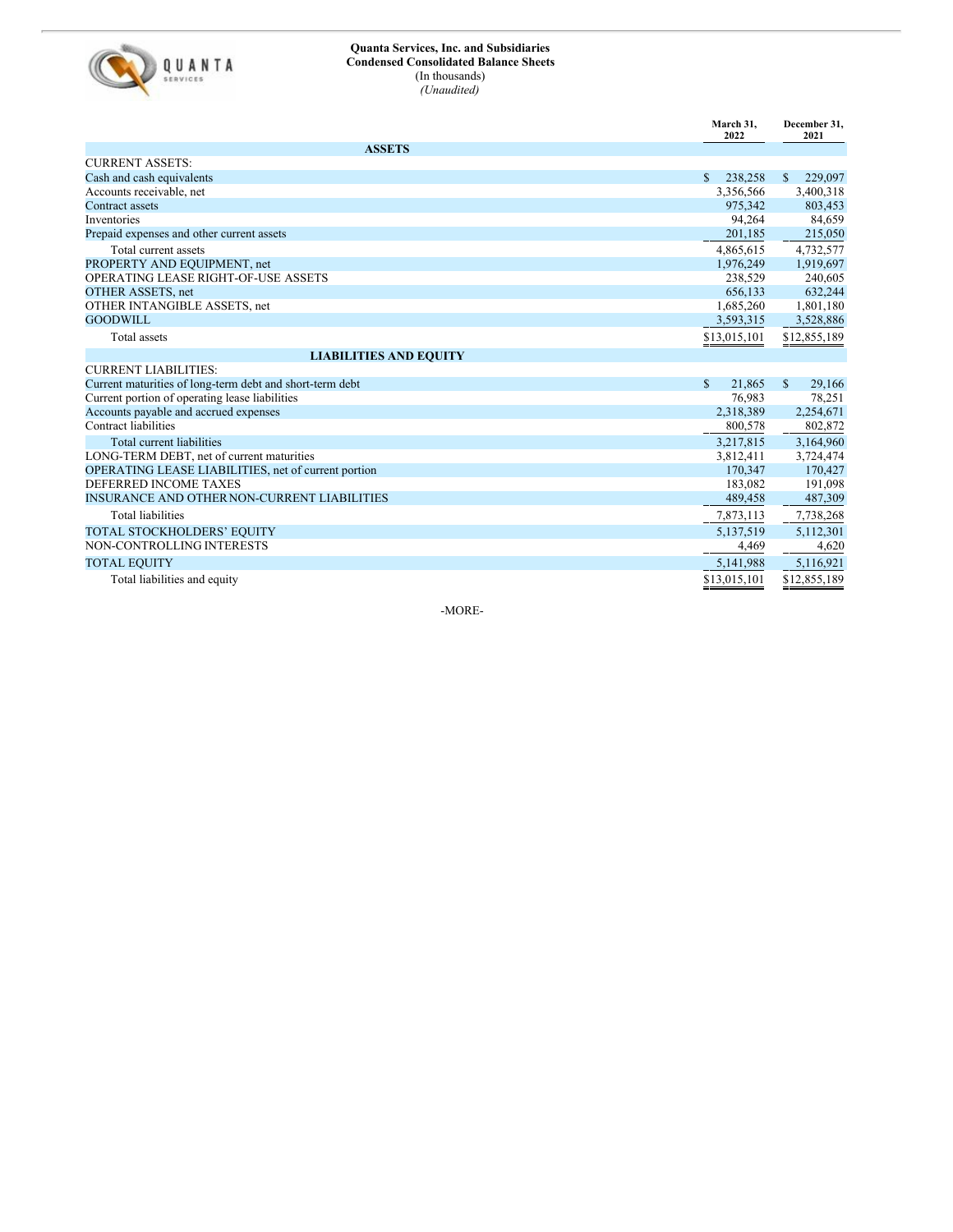

#### **Segment Results**

Quanta reports its results under three reportable segments: (1) Electric Power Infrastructure Solutions, (2) Renewable Energy Infrastructure Solutions and (3) Underground Utility and Infrastructure Solutions. The Renewable Energy Infrastructure Solutions segment was added beginning with the three months ended December 31, 2021, primarily due to our acquisition of Blattner Holding Company and its operating subsidiaries (Blattner) in October 2021. In conjunction with this change, certain prior year amounts have been recast to conform to this new segment reporting structure.

|                                                  |             | Three Months Ended March 31. |             |           |
|--------------------------------------------------|-------------|------------------------------|-------------|-----------|
|                                                  | 2022        |                              | 2021        |           |
| <b>Revenues:</b>                                 |             |                              |             |           |
| Electric Power Infrastructure Solutions          | \$2,138,697 | 53.9%                        | \$1,676,046 | 62.0%     |
| Renewable Energy Infrastructure Solutions        | 875,632     | 22.1                         | 384,074     | 14.2      |
| Underground Utility and Infrastructure Solutions | 951,196     | 24.0                         | 643,461     | 23.8      |
| Consolidated revenues                            | \$3,965,525 | 100.0%                       | \$2,703,581 | 100.0%    |
| <b>Operating income (loss):</b>                  |             |                              |             |           |
| Electric Power Infrastructure Solutions (a)      | 203,419     | $9.5\%$                      | 153,739     | $9.2\%$   |
| Renewable Energy Infrastructure Solutions        | 69.942      | $8.0\%$                      | 45.296      | 11.8%     |
| Underground Utility and Infrastructure Solutions | 48.175      | $5.1\%$                      | 8.813       | $1.4\%$   |
| Corporate and Non-Allocated Costs (b)            | (204, 020)  | $(5.1)\%$                    | (94, 119)   | $(3.5)\%$ |
| Consolidated operating income                    | \$117,516   | $3.0\%$                      | 113.729     | 4.2%      |

(a) Included in Electric Power Infrastructure Solutions operating income for the three months ended March 31, 2022 and 2021 were equity in earnings of integral unconsolidated affiliates of \$15.2 million and \$5.2 million.

(b) Included in corporate and non-allocated costs for the three months ended March 31, 2022 and 2021 are amortization expense of \$115.8 million and \$21.4 million and acquisition and integration costs of \$15.1 million and \$1.8 million. Additionally, a \$5.2 million increase and a \$0.4 million decrease in the fair value of contingent consideration liabilities are included in corporate and non-allocated costs for the three months ended March 31, 2022 and 2021.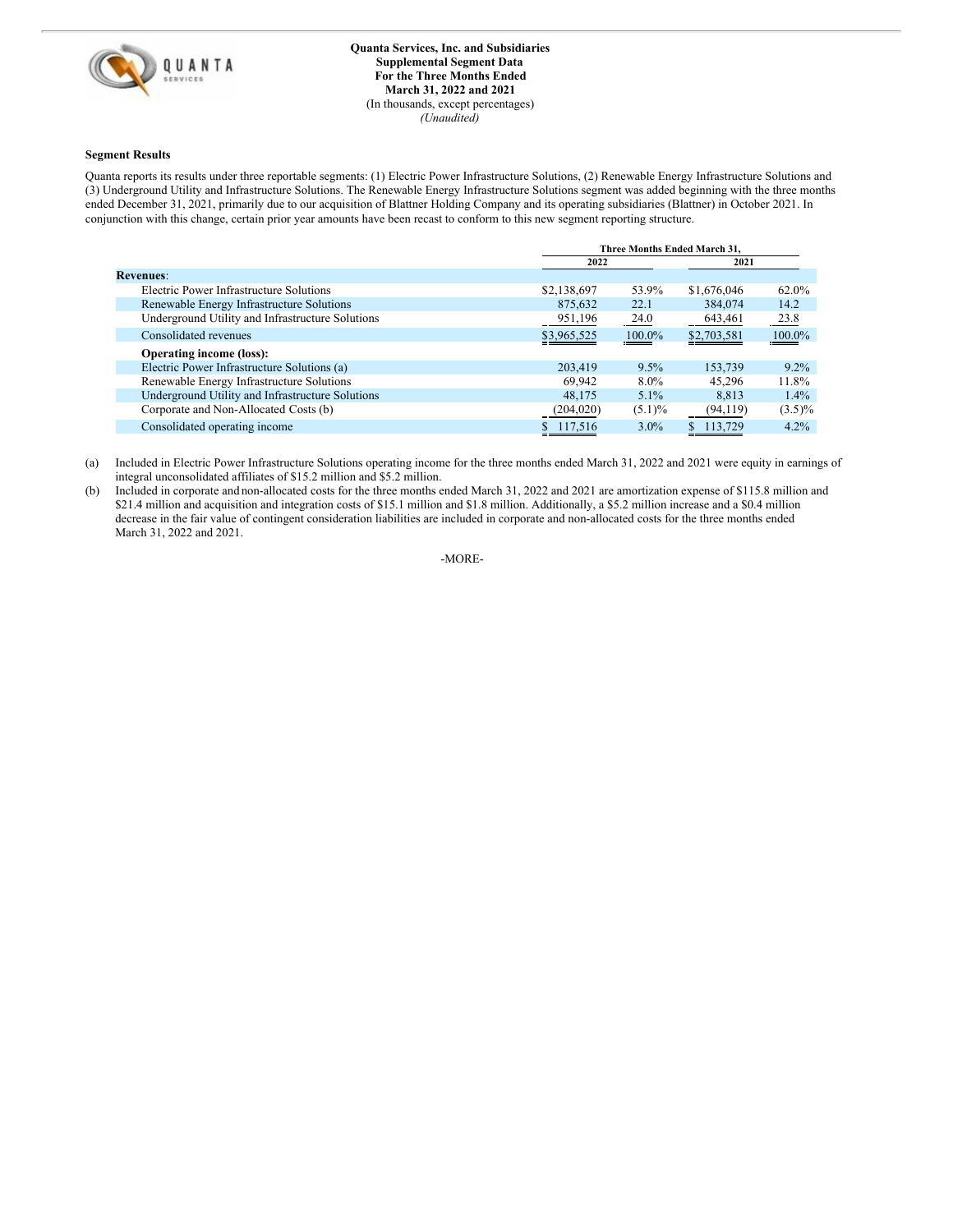

## **Remaining Performance Obligations and Backlog (a non-GAAP financial measure)**

Quanta's remaining performance obligations represent management's estimate of consolidated revenues that are expected to be realized from the remaining portion of firm orders for fixed price contracts not yet completed or for which work has not yet begun. For purposes of calculating remaining performance obligations, Quanta includes all estimated revenues attributable to consolidated joint ventures and variable interest entities, revenues from funded and unfunded portions of government contracts to the extent they are reasonably expected to occur, and revenues from change orders to the extent management believes additional contract revenues will be earned and are deemed probable of collection.

While backlog is not a defined term under GAAP, it is a common measurement used in Quanta's industry. Quanta believes thisnon-GAAP financial measure enables it and its investors to more effectively forecast its future results and better identify future operating trends that may not otherwise be apparent. Quanta's remaining performance obligations, as described above, are a component of Quanta's backlog calculation, which also includes estimated orders under master service agreements (MSAs), including estimated renewals, and non-fixed price contracts expected to be completed within one year. Quanta's methodology for determining backlog may not be comparable to the methodologies used by other companies.

The following table reconciles Quanta's total remaining performance obligations to its backlog by reportable segment along with estimates of amounts expected to be realized within 12 months:

|                                                  |              | March 31, 2022 |              | December 31, 2021 |               | March 31, 2021 |  |
|--------------------------------------------------|--------------|----------------|--------------|-------------------|---------------|----------------|--|
|                                                  | 12 Month     | <b>Total</b>   | 12 Month     | Total             | 12 Month      | Total          |  |
| Electric Power Infrastructure Solutions          |              |                |              |                   |               |                |  |
| Remaining performance obligations                | \$2,071,266  | \$2,731,572    | \$2,002,862  | \$2,769,106       | \$1,749,824   | \$2,290,410    |  |
| Estimated orders under MSAs and short-term,      |              |                |              |                   |               |                |  |
| non-fixed price contracts                        | 4,308,992    | 9,443,108      | 4,492,038    | 9,447,765         | 3,789,417     | 7,960,398      |  |
| Backlog                                          | \$6,380,258  | \$12,174,680   | \$6,494,900  | \$12,216,871      | \$5,539,241   | \$10,250,808   |  |
| Renewable Energy Infrastructure Solutions        |              |                |              |                   |               |                |  |
| Remaining performance obligations                | \$2,311,389  | \$2,947,942    | \$2,178,846  | \$2,428,408       | S<br>812,193  | \$1,204,146    |  |
| Estimated orders under MSAs and short-term,      |              |                |              |                   |               |                |  |
| non-fixed price contracts                        | 70,199       | 132,959        | 65,618       | 120,237           | 97,885        | 206,119        |  |
| Backlog                                          | \$2,381,588  | \$ 3,080,901   | \$2,244,464  | \$2,548,645       | \$<br>910,078 | \$1,410,265    |  |
| Underground Utility and Infrastructure Solutions |              |                |              |                   |               |                |  |
| Remaining performance obligations                | 979,652<br>S | \$1,163,118    | 637,843<br>S | 697,881<br>S      | \$<br>607,660 | 640,302<br>S.  |  |
| Estimated orders under MSAs and short-term,      |              |                |              |                   |               |                |  |
| non-fixed price contracts                        | 1,763,478    | 4,035,483      | 1,934,826    | 3,810,829         | 1,875,156     | 3,528,941      |  |
| Backlog                                          | \$2,743,130  | \$ 5,198,601   | \$2,572,669  | \$4,508,710       | \$2,482,816   | \$4,169,243    |  |
| Total                                            |              |                |              |                   |               |                |  |
| Remaining performance obligations                | \$5,362,307  | \$6,842,632    | \$4,819,551  | \$5,895,395       | \$3,169,677   | \$4,134,858    |  |
| Estimated orders under MSAs and short-term,      |              |                |              |                   |               |                |  |
| non-fixed price contracts                        | 6,142,669    | 13,611,550     | 6,492,482    | 13,378,831        | 5,762,458     | 11,695,458     |  |
| Backlog                                          | \$11,504,976 | \$20,454,182   | \$11,312,033 | \$19,274,226      | \$8,932,135   | \$15,830,316   |  |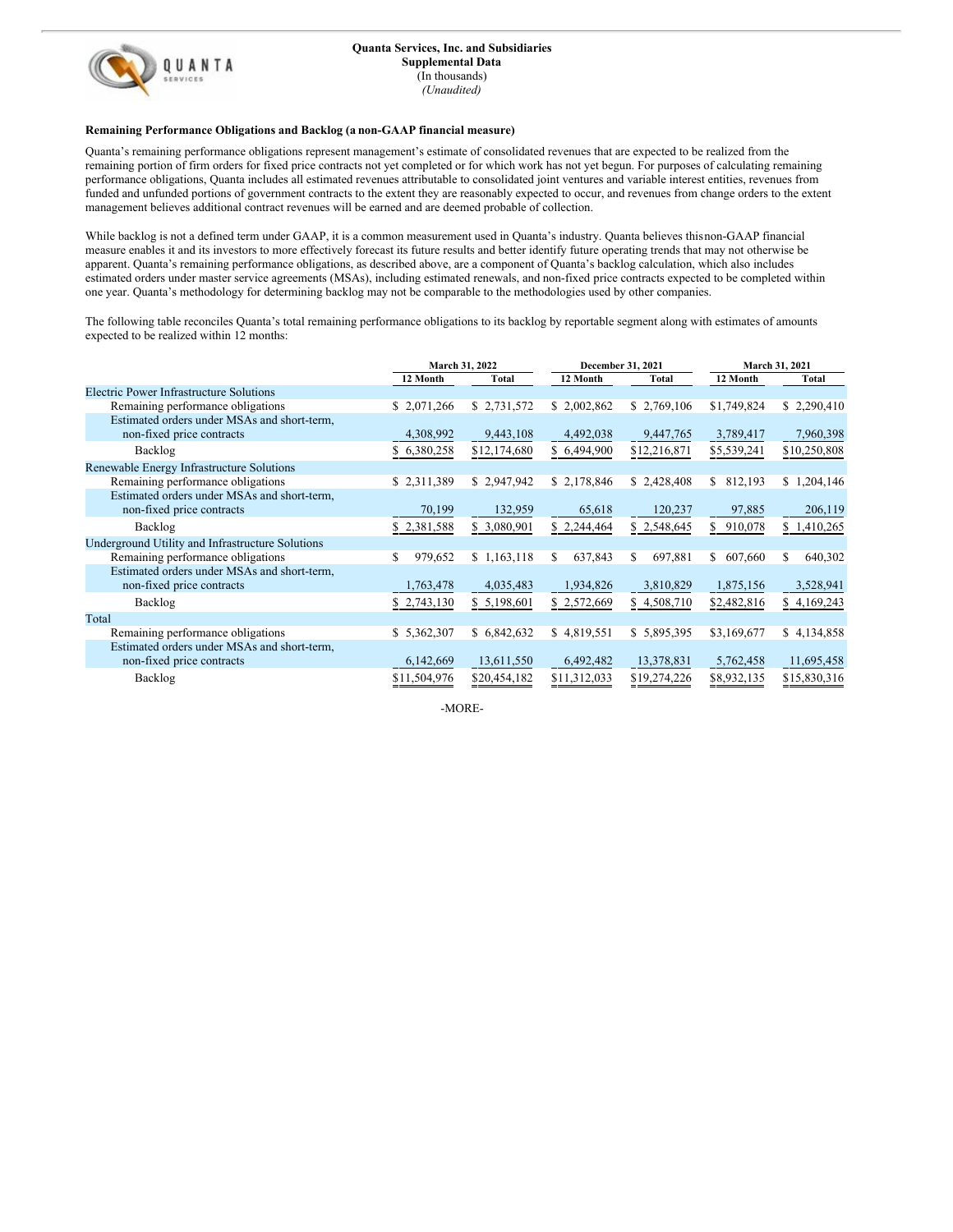<span id="page-12-0"></span>

**Quanta Services, Inc. and Subsidiaries Reconciliation of Non-GAAP Financial Measures Adjusted Net Income and Adjusted Diluted Earnings Per Share Attributable to Common Stock For the Three Months Ended March 31, 2022 and 2021** (In thousands, except per share information) *(Unaudited)*

The following table presents the reconciliations of the non-GAAP financial measures of adjusted net income attributable to common stock to net income attributable to common stock and adjusted diluted earnings per share attributable to common stock to diluted earnings per share attributable to common stock for the three months ended March 31, 2022 and 2021. These reconciliations are intended to provide useful information to investors and analysts as they evaluate Quanta's performance. Management believes that the exclusion of certain items from net income attributable to common stock and diluted earnings per share attributable to common stock enables it and Quanta's investors to more effectively evaluate Quanta's operations period over period and better identify operating trends that may not otherwise be apparent. However, these non-GAAP measures should not be considered as alternatives to net income attributable to common stock and diluted earnings per share attributable to common stock or other measures of performance that are derived in accordance with GAAP. As to certain of the items in the table to follow, (i) non-cash stock-based compensation expense may vary from period to period due to acquisition activity, changes in the estimated fair value of performance-based awards, forfeiture rates, accelerated vesting and amounts granted; (ii) amortization of intangible assets is impacted by Quanta's acquisition activity, and therefore can vary from period to period; (iii) acquisition and integration costs vary from period to period depending on the level of Quanta's acquisition activity; (iv) change in fair value of contingent consideration liabilities varies from period to period depending on the performance in post-acquisition periods of certain acquired businesses and the effect of present value accretion on fair value calculations; (v) gains and losses on the sales of investments vary from period to period depending on activity; and (vi) unrealized mark-to-market adjustments on Quanta's investment in a publicly traded company vary from period to period based on fluctuations in the market price of such company's common stock. Because adjusted net income attributable to common stock and adjusted diluted earnings per share attributable to common stock, as defined, exclude some, but not all, items that affect net income attributable to common stock and diluted earnings per share attributable to common stock, they may not be comparable to similarly titled measures of other companies. The most comparable GAAP financial measures, net income attributable to common stock and diluted earnings per share attributable to common stock, and information reconciling the GAAP and non-GAAP financial measures, are included in the table to follow.

See the table to follow.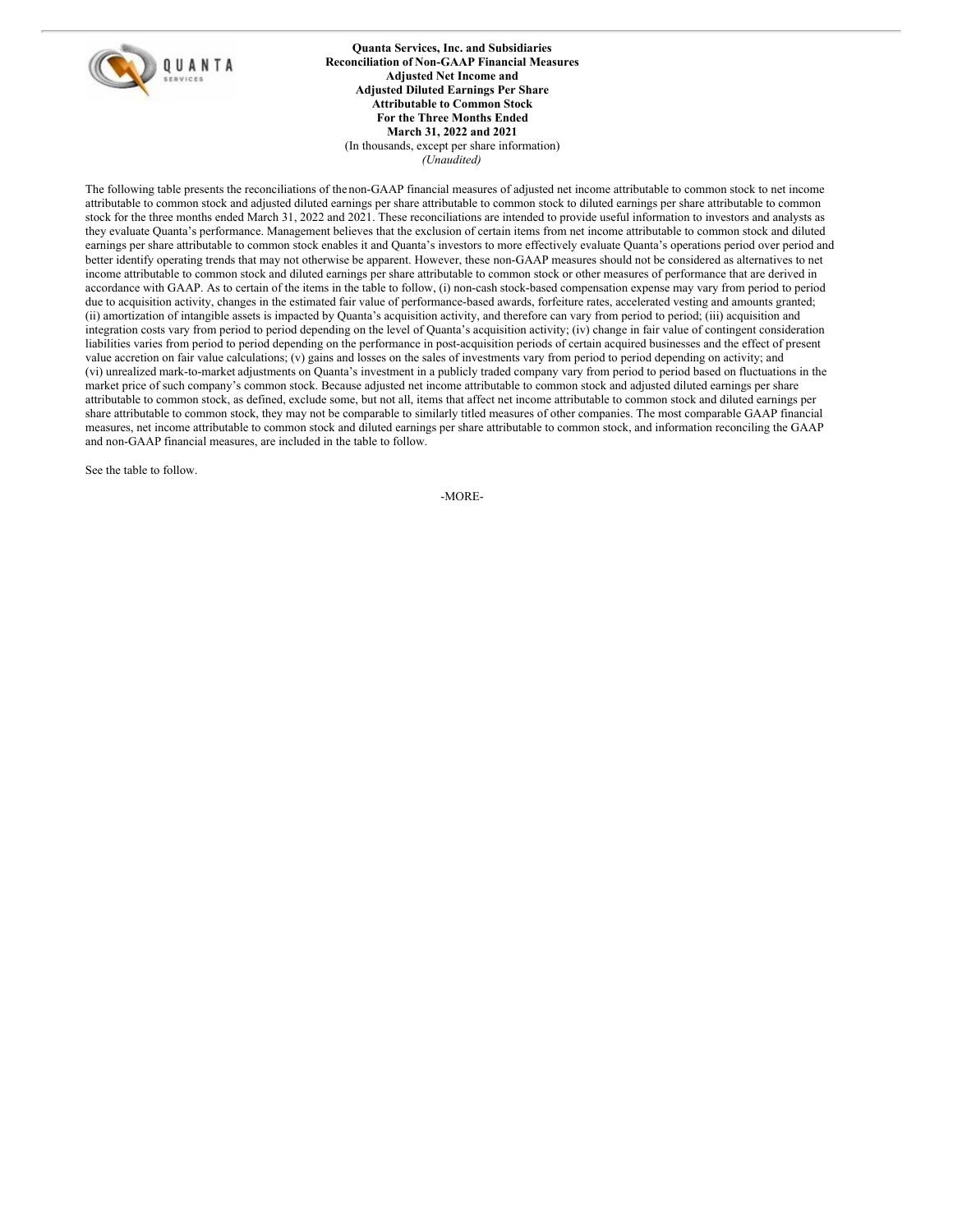## **Quanta Services, Inc. and Subsidiaries Reconciliation of Non-GAAP Financial Measures Adjusted Net Income and Adjusted Diluted Earnings Per Share Attributable to Common Stock For the Three Months Ended March 31, 2022 and 2021** (In thousands, except per share information) (Unaudited)

|                                                                                         | <b>Three Months Ended</b><br>March 31, |           |
|-----------------------------------------------------------------------------------------|----------------------------------------|-----------|
|                                                                                         | 2022                                   | 2021      |
| Reconciliation of adjusted net income attributable to common stock:                     |                                        |           |
| Net income attributable to common stock (GAAP as reported)                              | \$84,641                               | \$89,761  |
| Adjustments:                                                                            |                                        |           |
| Acquisition and integration costs (a)                                                   | 15,131                                 | 1,761     |
| Change in fair value of contingent consideration liabilities                            | 5,169                                  | (363)     |
| Gain on sale of investment (b)                                                          | (6,696)                                |           |
| Unrealized loss from mark-to-market adjustment on investment (c)                        | 8,393                                  |           |
| Income tax impact of adjustments (d)                                                    | (5,719)                                | (361)     |
| Adjusted net income attributable to common stock before certain non-cash adjustments    | 100,919                                | 90,798    |
| Non-cash stock-based compensation                                                       | 22,992                                 | 18,687    |
| Amortization of intangible assets                                                       | 115,751                                | 21,355    |
| Income tax impact of non-cash adjustments (d)                                           | (36, 104)                              | (10, 442) |
| Adjusted net income attributable to common stock                                        | \$203,558                              | \$120,398 |
| Weighted average shares:                                                                |                                        |           |
| Weighted average shares outstanding for diluted and adjusted diluted earnings per share | 148,082                                | 144.447   |
| Earnings per share attributable to common stock:                                        |                                        |           |
| Diluted earnings per share attributable to common stock                                 | 0.57                                   | S<br>0.62 |
| Adjusted diluted earnings per share attributable to common stock                        | 1.37                                   | 0.83      |

See notes to follow.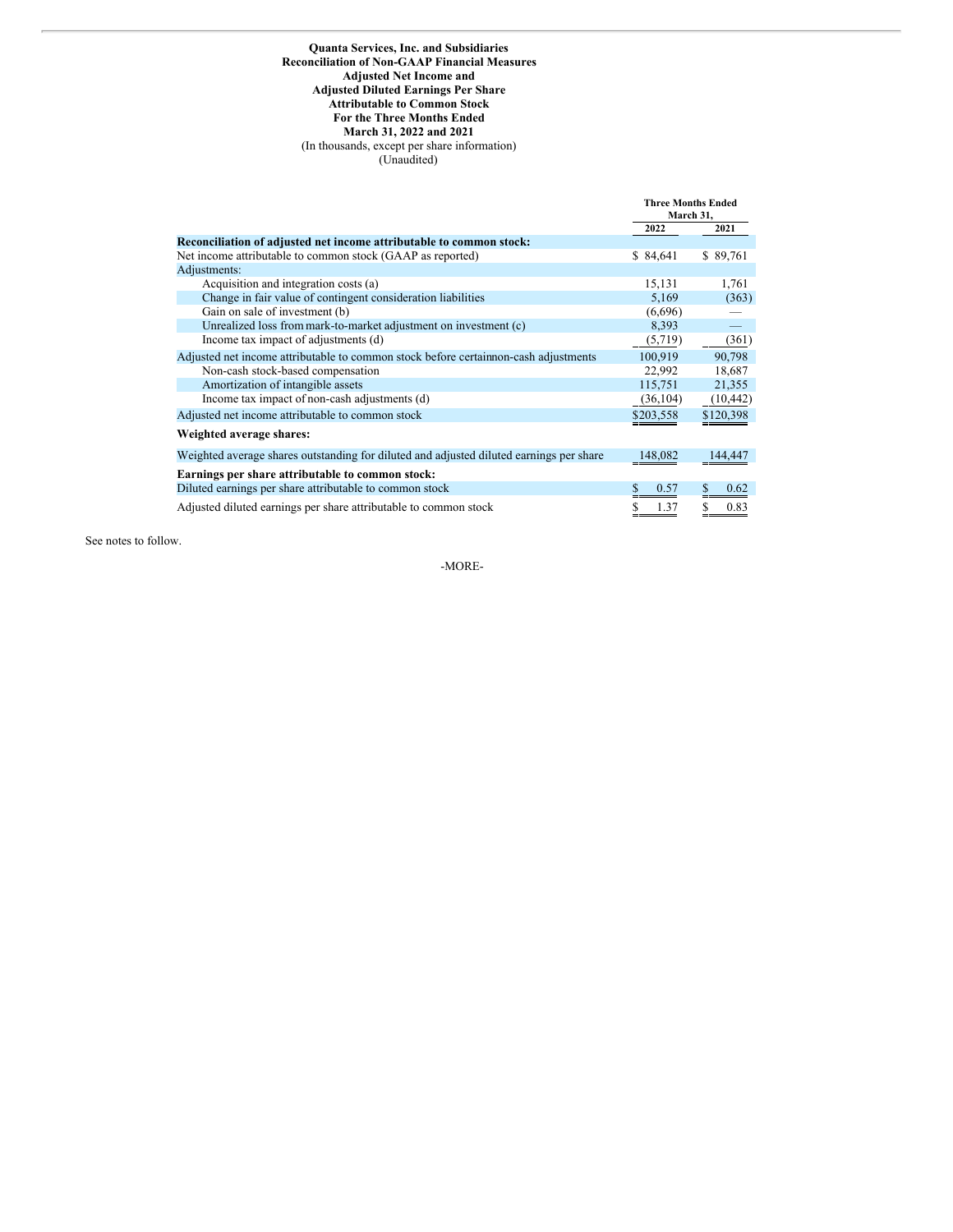**Quanta Services, Inc. and Subsidiaries Reconciliation of Non-GAAP Financial Measures Adjusted Net Income and Adjusted Diluted Earnings Per Share Attributable to Common Stock For the Three Months Ended March 31, 2022 and 2021** (In thousands, except per share information) (Unaudited)

- (a) The amount for the three months ended March 31, 2022 includes, among other things, \$11.5 million of expenses that are associated with change of control payments as a result of the acquisition of Blattner.
- (b) The amount for the three months ended March 31, 2022 represents a gain as a result of the sale of Quanta'snon-controlling interest in a technology company.
- (c) The amount for the three months ended March 31, 2022 represents a loss related to the fair value remeasurement of our common stock investment in Starry Group Holdings, Inc. (NYSE: STRY), a publicly traded broadband technology provider. The loss was calculated as the difference between the market value of the investment as of March 31, 2022 and Quanta's investment balance as of December 31, 2021. Starry Group Holdings, Inc. became publicly traded on March 29, 2022.
- (d) The income tax impact of adjustments that are subject to tax is determined using the incremental statutory tax rates of the jurisdictions to which each adjustment relates for the respective periods.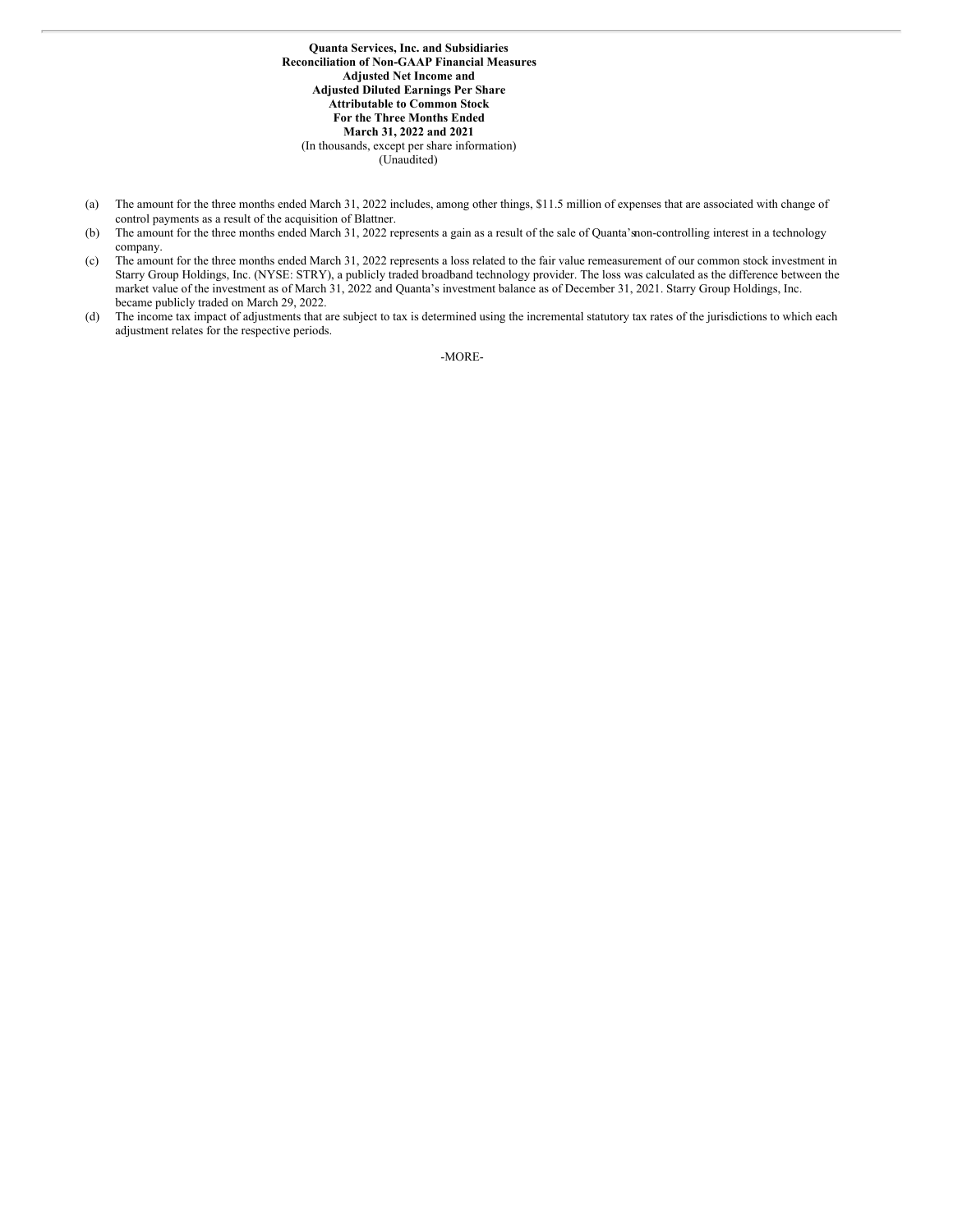

**Quanta Services, Inc. and Subsidiaries Reconciliation of Non-GAAP Financial Measures EBITDA and Adjusted EBITDA For the Three Months Ended March 31, 2022 and 2021** (In thousands) *(Unaudited)*

The following table presents reconciliations of the non-GAAP financial measures of EBITDA and adjusted EBITDA to net income attributable to common stock for the three months ended March 31, 2022 and 2021. These reconciliations are intended to provide useful information to investors and analysts as they evaluate Quanta's performance. EBITDA is defined as earnings before interest, taxes, depreciation and amortization, and adjusted EBITDA is defined as EBITDA adjusted for certain other items as described below. Management believes that the exclusion of these items from net income attributable to common stock enables it and Quanta's investors to more effectively evaluate Quanta's operations period over period and to identify operating trends that might not be apparent when including the excluded items. However, these measures should not be considered as an alternative to net income attributable to common stock or other measures of performance that are derived in accordance with GAAP. As to certain of the items below, (i) non-cash stock-based compensation expense may vary from period to period due to acquisition activity, changes in the estimated fair value of performance-based awards, forfeiture rates, accelerated vesting and amounts granted; (ii) acquisition and integration costs vary from period to period depending on the level of Quanta's acquisition activity; (iii) equity in (earnings) losses of non-integral unconsolidated affiliates varies from period to period depending on the activity and financial performance of non-integral unconsolidated affiliates, including gain or loss on sales of investments accounted for using the equity method of accounting; (iv) gains and losses on the sales of investments vary from period to period depending on activity; (v) unrealized mark-to-market adjustments on Quanta's investment in a publicly traded company vary from period to period based on fluctuations in the market price of such company's common stock; and (vi) change in fair value of contingent consideration liabilities varies from period to period depending on the performance in post-acquisition periods of certain acquired businesses and the effect of present value accretion on fair value calculations. Because EBITDA and adjusted EBITDA, as defined, exclude some, but not all, items that affect net income attributable to common stock, such measures may not be comparable to similarly titled measures of other companies. The most comparable GAAP financial measure, net income attributable to common stock, and information reconciling the GAAP and non-GAAP financial measures, are included below.

|                                                                                    | <b>Three Months Ended</b><br>March 31, |           |
|------------------------------------------------------------------------------------|----------------------------------------|-----------|
|                                                                                    | 2022                                   | 2021      |
| Net income attributable to common stock (GAAP as reported)                         | \$84,641                               | \$89,761  |
| Interest and other financing expenses                                              | 24,728                                 | 12,475    |
| Interest income                                                                    | (69)                                   | (117)     |
| Provision for income taxes                                                         | 6,556                                  | 13,724    |
| Depreciation expense                                                               | 70,954                                 | 62,107    |
| Amortization of intangible assets                                                  | 115,751                                | 21,355    |
| Interest, income taxes and depreciation included in equity in earnings of integral |                                        |           |
| unconsolidated affiliates                                                          | 3,261                                  | 1,501     |
| <b>EBITDA</b>                                                                      | 305,822                                | 200,806   |
| Non-cash stock-based compensation                                                  | 22,992                                 | 18,687    |
| Acquisition and integration costs (a)                                              | 15,131                                 | 1,761     |
| Equity in earnings of non-integral unconsolidated affiliates                       | (5,338)                                | (685)     |
| Gain on sale of investment (b)                                                     | (6,696)                                |           |
| Unrealized loss from mark-to-market adjustment on investment (c)                   | 8,393                                  |           |
| Change in fair value of contingent consideration liabilities                       | 5,169                                  | (363)     |
| <b>Adjusted EBITDA</b>                                                             | \$345,473                              | \$220,206 |

See notes to follow.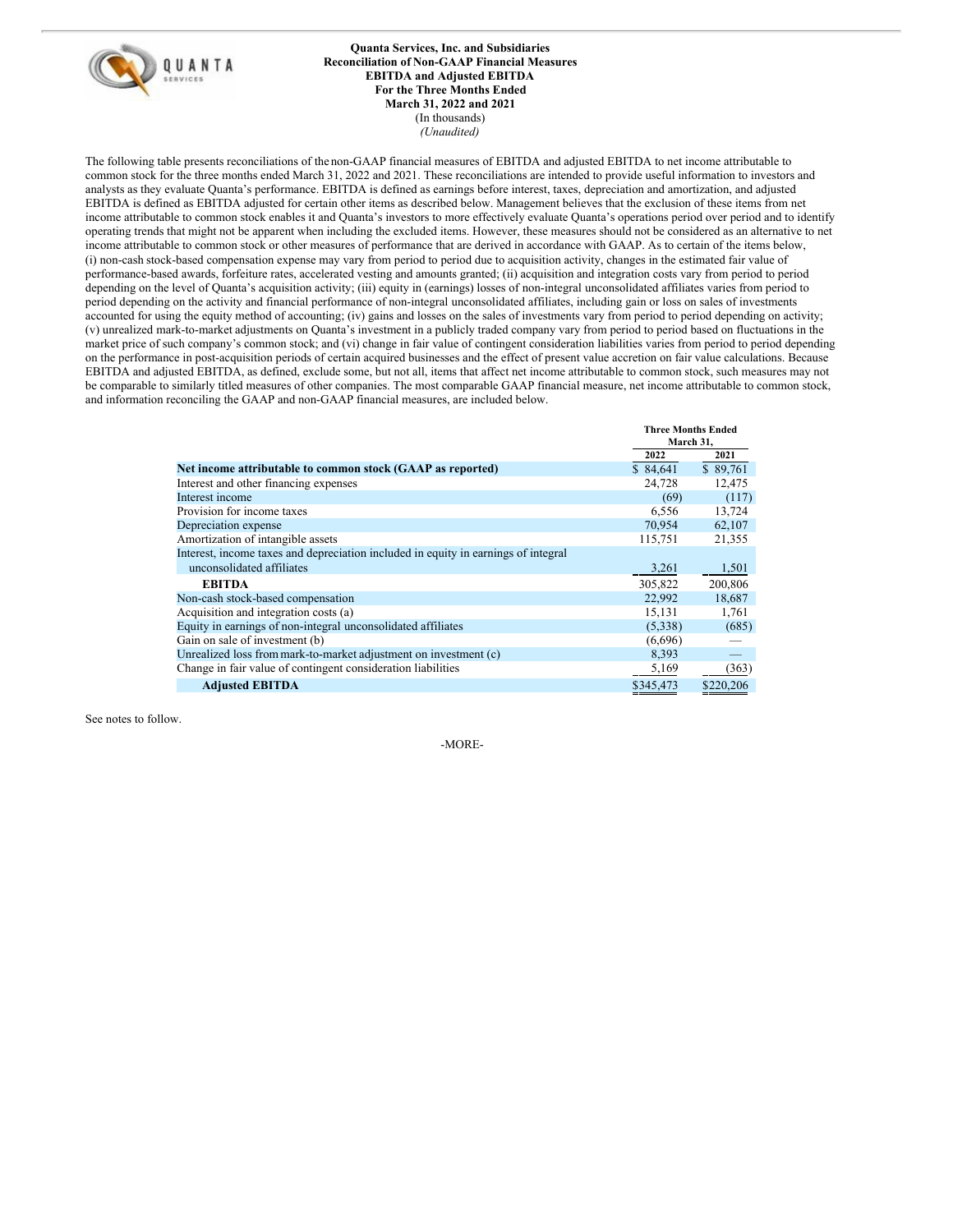**Quanta Services, Inc. and Subsidiaries Reconciliation of Non-GAAP Financial Measures EBITDA and Adjusted EBITDA For the Three Months Ended March 31, 2022 and 2021** (In thousands) *(Unaudited)*

- (a) The amount for the three months ended March 31, 2022 includes, among other things, \$11.5 million of expenses that are associated with change of control payments as a result of the acquisition of Blattner.
- (b) The amount for the three months ended March 31, 2022 represents a gain as a result of the sale of Quanta'snon-controlling interest in a technology company.
- (c) The amount for the three months ended March 31, 2022 represents a loss related to the fair value remeasurement of our common stock investment in Starry Group Holdings, Inc. (NYSE: STRY), a publicly traded broadband technology provider. The loss was calculated as the difference between the market value of the investment as of March 31, 2022 and Quanta's investment balance as of December 31, 2021. Starry Group Holdings, Inc. became publicly traded on March 29, 2022.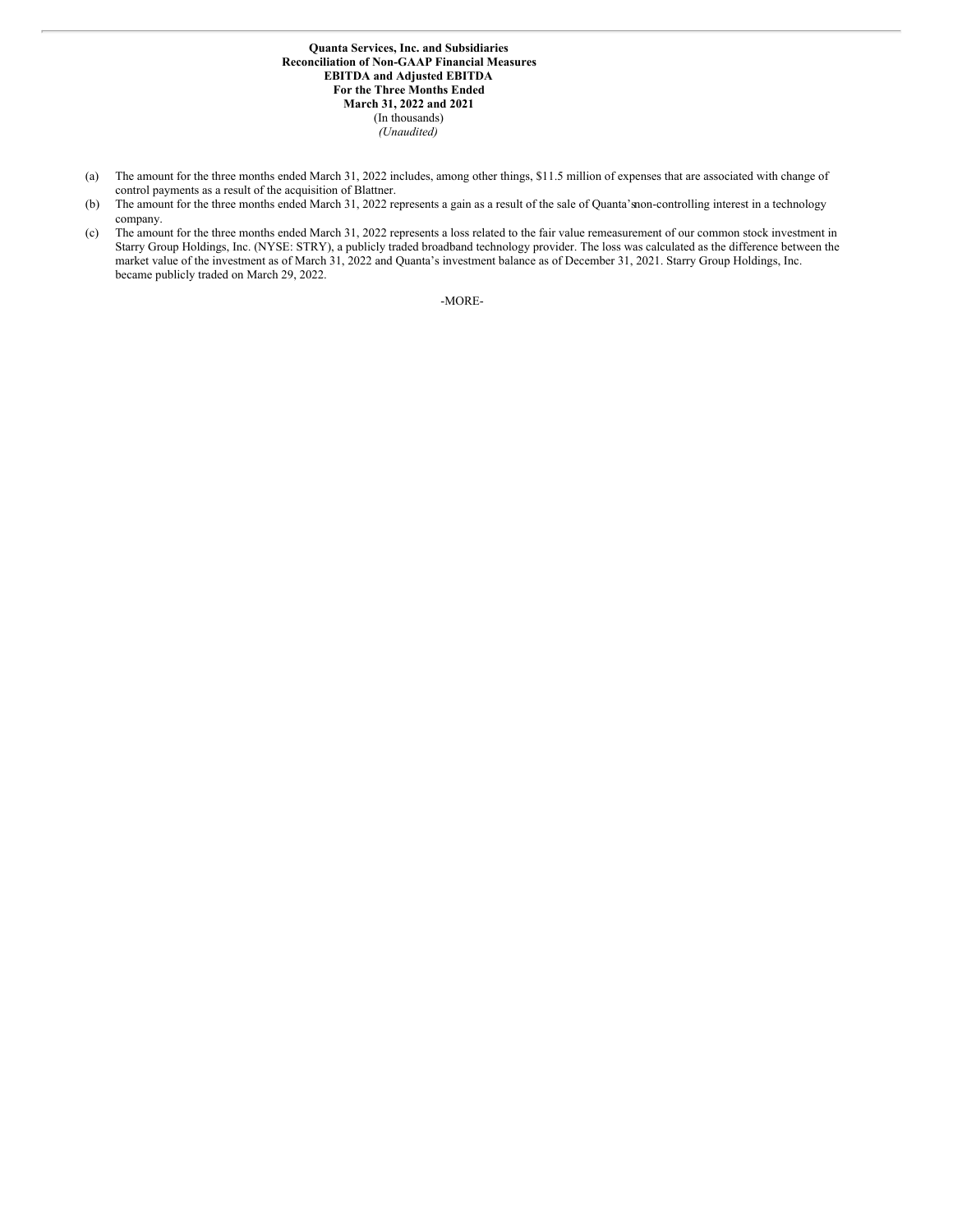

**Quanta Services, Inc. and Subsidiaries Reconciliation of Non-GAAP Financial Measures Free (Negative Free) Cash Flow and Other Non-GAAP Definitions For the Three Months Ended March 31, 2022 and 2021** (In thousands) *(Unaudited)*

## **Reconciliation of Free (Negative Free) Cash Flow:**

The following table presents a reconciliation of the non-GAAP financial measure of free (negative free) cash flow to net cash provided by operating activities for the three months ended March 31, 2022 and 2021. This reconciliation is intended to provide useful information to investors and analysts as they evaluate Quanta's ability to generate the cash required to maintain and potentially expand its business. Free (negative free) cash flow is defined as net cash provided by operating activities less net capital expenditures. Net capital expenditures is defined as capital expenditures less proceeds from the sale of property and equipment and from insurance settlements related to property and equipment. Management believes that free (negative free) cash flow provides useful information to Quanta's investors because free (negative free) cash flow is viewed by management as an important indicator of how much cash is provided or used by routine business operations, including the impact of net capital expenditures. Management uses this measure for capital allocation purposes as it is viewed as a measure of cash available to fund debt payments, acquire businesses, repurchase common stock, declare and pay dividends and transact other investing and financing activities. However, this measure should not be considered as an alternative to net cash provided by operating activities or other measures of performance that are derived in accordance with GAAP. The most comparable GAAP financial measure, net cash provided by operating activities, and information reconciling the GAAP and non-GAAP financial measures, are included below.

|                                                                        | <b>Three Months Ended</b><br>March 31. |           |
|------------------------------------------------------------------------|----------------------------------------|-----------|
|                                                                        | 2022                                   | 2021      |
| Net cash provided by operating activities                              | \$85,090                               | \$125,613 |
| Less: Net capital expenditures:                                        |                                        |           |
| Capital expenditures                                                   | (109, 937)                             | (83, 486) |
| Proceeds from sale of property and equipment and insurance settlements | 9,001                                  | 7,230     |
| Net capital expenditures                                               | (100, 936)                             | (76, 256) |
| <b>Free (Negative Free) Cash Flow</b>                                  | \$(15,846)                             | \$49,357  |

## **Other Non-GAAP Definitions:**

## **Days Sales Outstanding:**

Days Sales Outstanding is calculated by using the sum of current accounts receivable, net of allowance (which includes retainage and unbilled balances), plus contract assets, less contract liabilities, and divided by average revenues per day during the quarter.

## **Total Liquidity:**

Total liquidity includes Quanta's cash and cash equivalents and availability under Quanta's senior credit facility.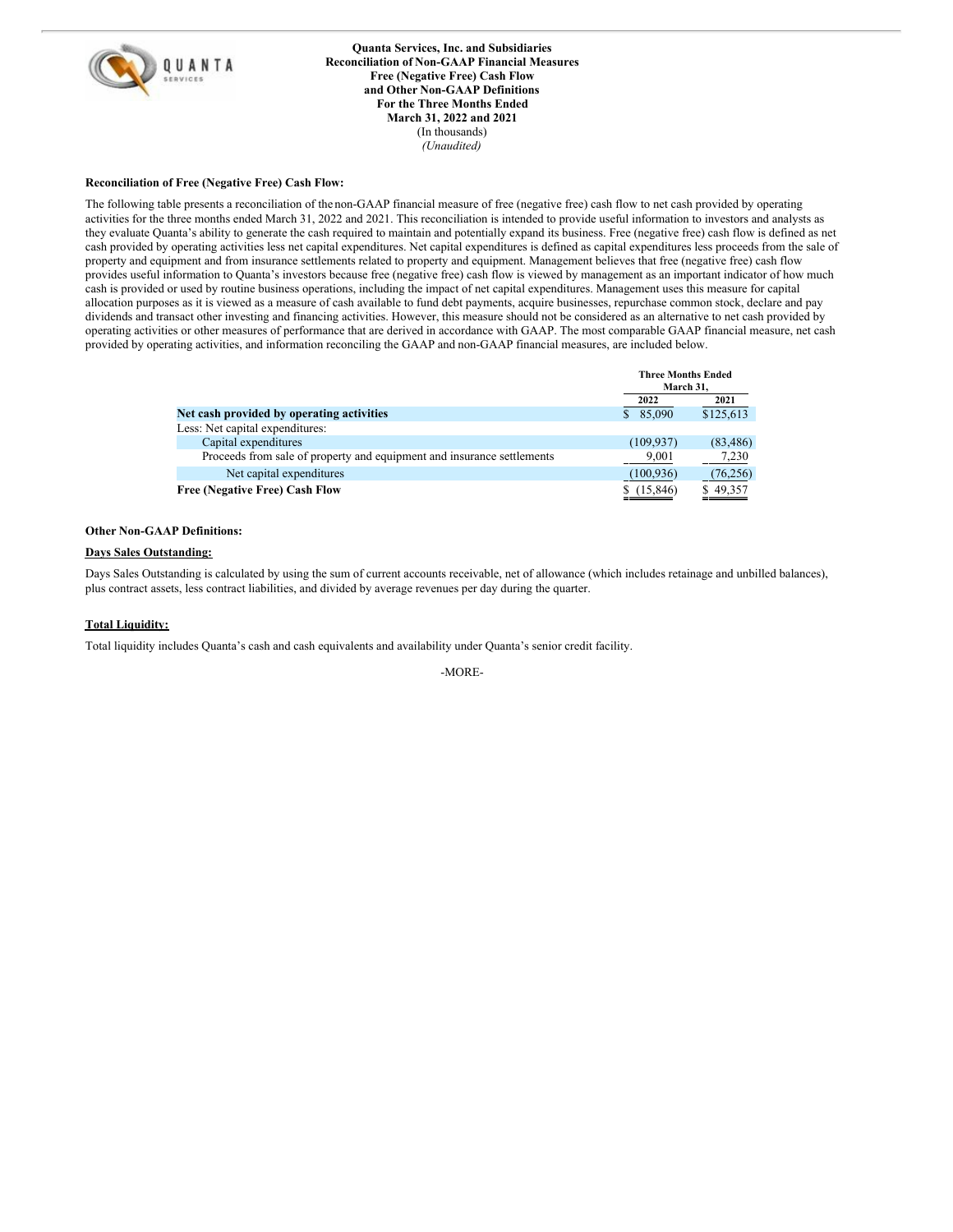

## **Quanta Services, Inc. and Subsidiaries Reconciliation of Non-GAAP Financial Measures Estimated Adjusted Net Income and Adjusted Diluted Earnings Per Share Attributable to Common Stock For the Full Year 2022** (In thousands, except per share information) *(Unaudited)*

The following table presents reconciliations of the non-GAAP financial measure of estimated adjusted net income attributable to common stock to estimated net income attributable to common stock and the non-GAAP financial measure of estimated adjusted diluted earnings per share attributable to common stock to estimated diluted earnings per share attributable to common stock for the full year ending December 31, 2022. These reconciliations are intended to provide useful information to investors and analysts as they evaluate Quanta's expected future performance. Management believes that the exclusion of certain items from net income attributable to common stock and diluted earnings per share attributable to common stock enables it and Quanta's investors to more effectively evaluate Quanta's operations period over period and better identify operating trends that may not otherwise be apparent. However, these non-GAAP measures should not be considered as alternatives to net income attributable to common stock and diluted earnings per share attributable to common stock or other measures of performance that are derived in accordance with GAAP. As to certain of the items below, (i) non-cash stock-based compensation expense may vary from period to period due to acquisition activity, changes in the estimated fair value of performance-based awards, forfeiture rates, accelerated vesting and amounts granted; (ii) amortization of intangible assets is impacted by Quanta's acquisition activity, and therefore can vary from period to period; (iii) acquisition and integration costs vary period to period depending on the level of Quanta's acquisition activity; (iv) change in fair value of contingent consideration liabilities varies from period to period depending on the performance in post-acquisition periods of certain acquired businesses and the effect of present value accretion on fair value calculations; (v) gains and losses on the sales of investments vary from period to period depending on activity; and (vi) unrealized mark-to-market adjustments on Quanta's investment in a public company vary from period to period based on fluctuations in the market price of the company's publicly traded securities. Because adjusted net income attributable to common stock and adjusted diluted earnings per share attributable to common stock, as defined, exclude some, but not all, items that affect net income attributable to common stock and diluted earnings per share attributable to common stock, they may not be comparable to similarly titled measures of other companies. The most comparable GAAP financial measures, net income attributable to common stock and diluted earnings per share attributable to common stock, and information reconciling the GAAP and non-GAAP financial measures, are included below.

See the table to follow.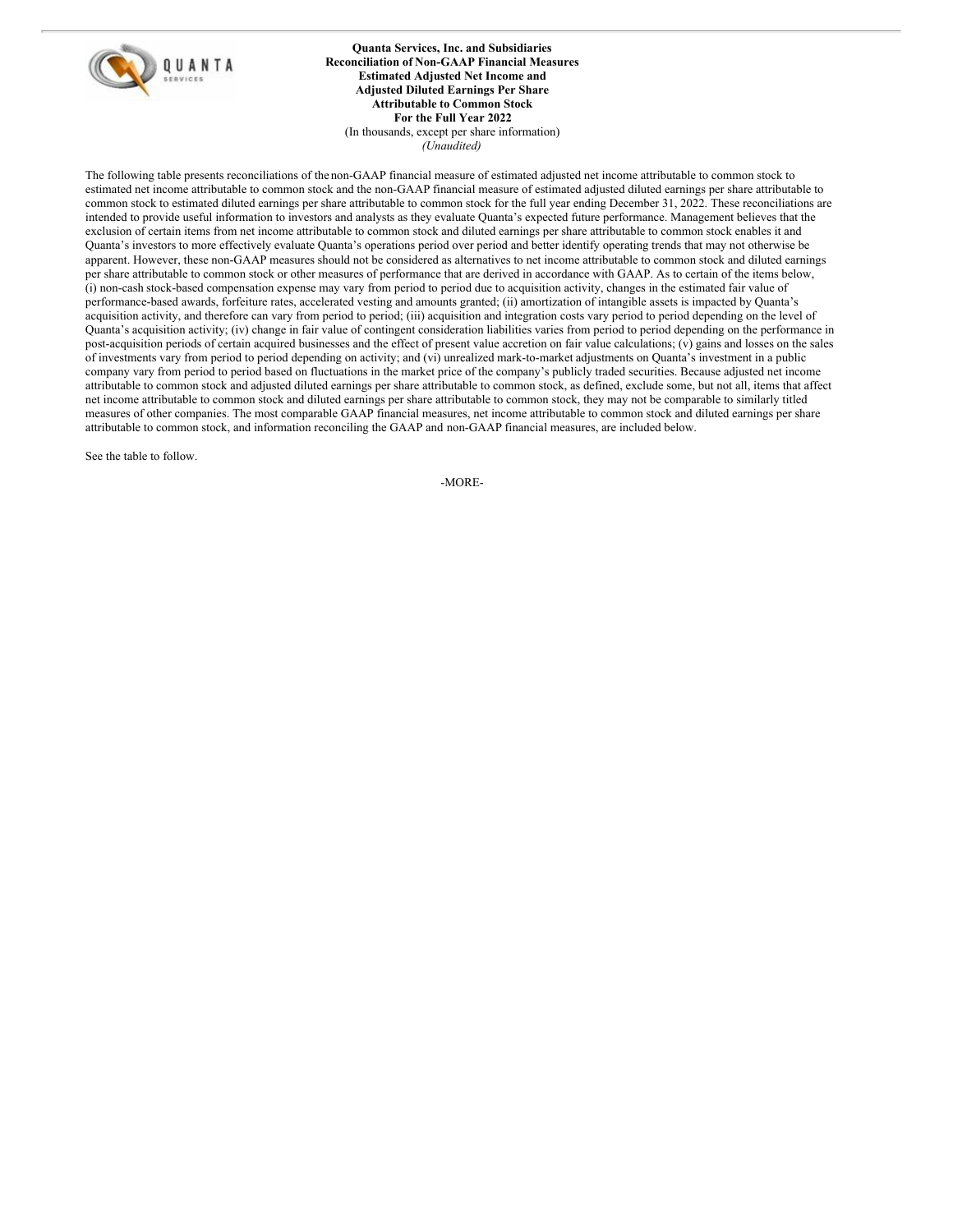#### **Quanta Services, Inc. and Subsidiaries Reconciliation of Non-GAAP Financial Measures Estimated Adjusted Net Income and Adjusted Diluted Earnings Per Share Attributable to Common Stock For the Full Year 2022** (In thousands, except per share information)

*(Unaudited)*

|                                                                                                                                            | емпианси канде          |           |
|--------------------------------------------------------------------------------------------------------------------------------------------|-------------------------|-----------|
|                                                                                                                                            | <b>Full Year Ending</b> |           |
|                                                                                                                                            | December 31, 2022       |           |
| Reconciliation of estimated adjusted net income attributable to common stock:                                                              |                         |           |
| Net income attributable to common stock (as defined by GAAP)                                                                               | \$515,000               | \$589,800 |
| Non-cash stock-based compensation                                                                                                          | 100,700                 | 100,700   |
| Amortization of intangible assets                                                                                                          | 355,300                 | 355,300   |
| Acquisition and integration costs (a)                                                                                                      | 43,400                  | 43,400    |
| Change in fair value of contingent consideration liabilities                                                                               | 5,200                   | 5,200     |
| Gain on sale of investment (b)                                                                                                             | (6,700)                 | (6,700)   |
| Unrealized loss from mark to market adjustment on investment (c)                                                                           | 8,400                   | 8,400     |
| Income tax impact of adjustments (d)                                                                                                       | (131,600)               | (131,600) |
| Adjusted net income attributable to common stock                                                                                           | \$889,700               | \$964,500 |
| Weighted average shares:                                                                                                                   |                         |           |
| Weighted average shares outstanding for diluted and adjusted diluted earnings per<br>share attributable to common stock                    | 148,400                 | 148,400   |
| Diluted earnings per share attributable to common stock and estimated<br>adjusted diluted earnings per share attributable to common stock: |                         |           |
| Diluted earnings per share attributable to common stock                                                                                    | 3.47                    | 3.97      |
| Adjusted diluted earnings per share attributable to common stock                                                                           | 6.00                    | 6.50      |

**Estimated Range**

- (a) The amount includes an estimated \$35.9 million of expenses associated with certain change of control payments as a result of the acquisition of Blattner. This amount is anticipated to be expensed on a pro rata basis from January 1, 2022 through the one-year anniversary of Quanta's acquisition of Blattner in October 2022.
- (b) The amount represents a gain as a result of the sale of Quanta'snon-controlling interest in a technology company.
- (c) The amount represents a loss related to the fair value remeasurement of our common stock investment in Starry Group Holdings, Inc. (NYSE: STRY), a publicly traded broadband technology provider, for the three months ended March 31, 2022. The loss was calculated as the difference between the market value of the investment as of March 31, 2022 and Quanta's investment balance as of December 31, 2021. Starry Group Holdings, Inc. became publicly traded on March 29, 2022.
- (d) The income tax impact of adjustments that are subject to tax is determined using the incremental statutory tax rates of the jurisdictions to which each adjustment relates for the respective periods.

## **ESTIMATED ADJUSTED DILUTED EARNINGS PER SHARE ATTRIBUTABLE TO COMMON STOCK THROUGH THE FULL YEAR 2026**

This release also includes certain long-term projections of thenon-GAAP financial measure of estimated adjusted diluted earnings per share attributable to common stock through the full year ending December 31, 2026. Due to the high variability and difficulty in making accurate forecasts and projections of some of the information excluded from this projected measure, together with some of the excluded information not being ascertainable or accessible, Quanta is unable to quantify certain amounts that would be required to be included in the most directly comparable GAAP financial measure, net income attributable to common stock, without unreasonable effort. Consequently, no disclosure of the estimated comparable GAAP measure is included and no reconciliation of the forward-looking non-GAAP financial measure is included. For the same reasons, Quanta is unable to address the probable significance of the unavailable information, which could be material to future results.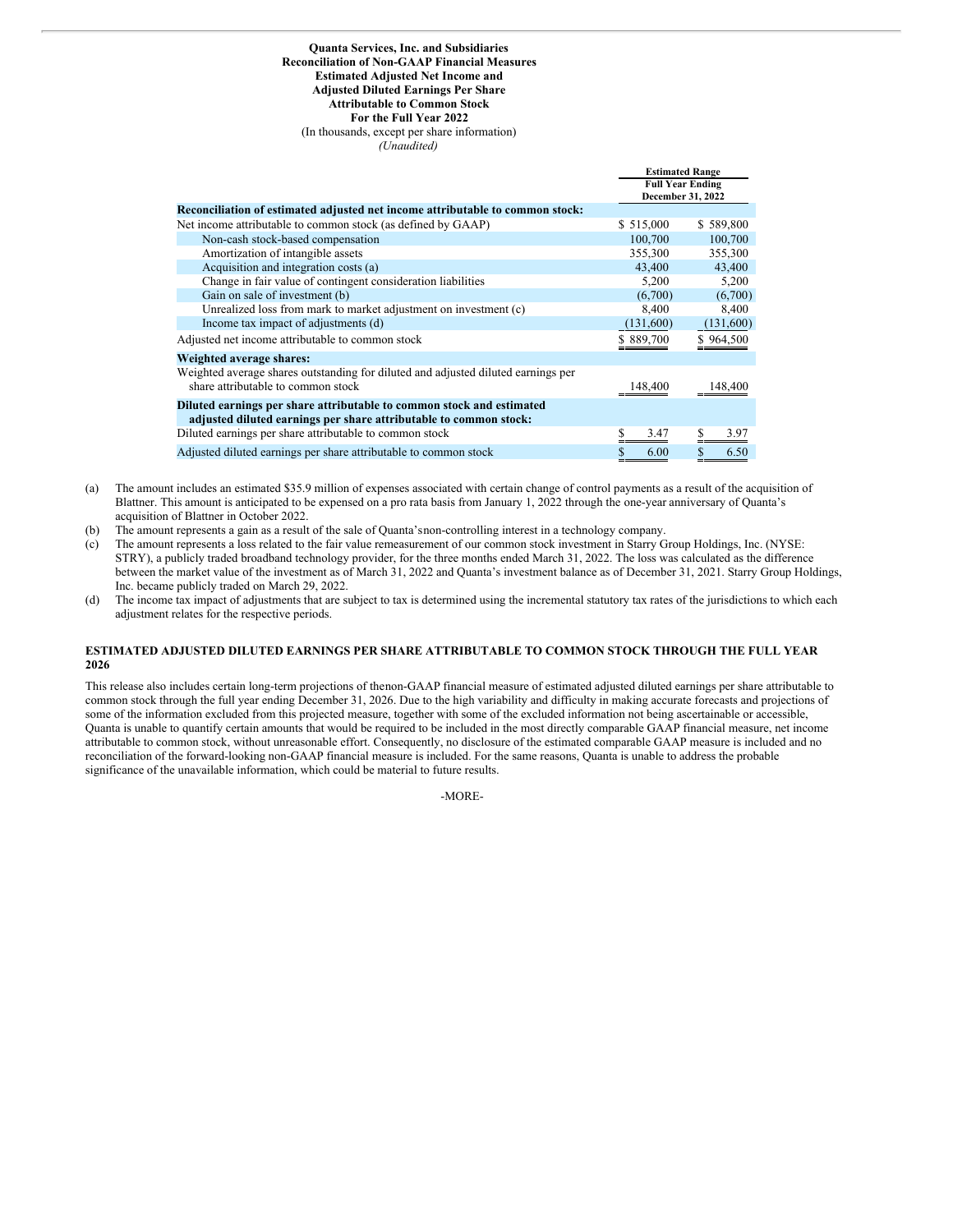

#### **Quanta Services, Inc. and Subsidiaries Reconciliation of Non-GAAP Financial Measures Estimated EBITDA and Adjusted EBITDA For the Full Year 2022** (In thousands) *(Unaudited)*

The following table presents reconciliations of the non-GAAP financial measures of estimated EBITDA and adjusted EBITDA to net income attributable to common stock for the full year ended December 31, 2022. These reconciliations are intended to provide useful information to investors and analysts as they evaluate Quanta's expected future performance. EBITDA is defined as earnings before interest, taxes, depreciation and amortization, and adjusted EBITDA is defined as EBITDA adjusted for certain other items as described below. Management believes that the exclusion of these items from net income attributable to common stock enables it and Quanta's investors to more effectively evaluate Quanta's operations period over period and to identify operating trends that might not be apparent when including the excluded items. However, these measures should not be considered as an alternative to net income attributable to common stock or other measures of performance that are derived in accordance with GAAP. As to certain of the items below, (i) non-cash stock-based compensation expense may vary from period to period due to acquisition activity, changes in the estimated fair value of performance-based awards, forfeiture rates, accelerated vesting and amounts granted; (ii) acquisition and integration costs vary from period to period depending on the level of Quanta's acquisition activity; (iii) equity in (earnings) losses of non-integral unconsolidated affiliates can vary from period to period depending on the activity and financial performance of non-integral unconsolidated affiliates, including gain or loss on sales of investments accounted for using the equity method of accounting; (iv) gains and losses on sales of investments vary from period to period depending on activity; (v) unrealized mark-to-market adjustments on Quanta's investment in a publicly traded company vary from period to period based on fluctuations in the market price of such company's common stock and (vi) change in fair value of contingent consideration liabilities varies from period to period depending on the performance in post-acquisition periods of certain acquired businesses and the effect of present value accretion on fair value calculations. Because EBITDA and adjusted EBITDA, as defined, exclude some, but not all, items that affect net income attributable to common stock, such measures may not be comparable to similarly titled measures of other companies. The most comparable GAAP financial measure, net income attributable to common stock, and information reconciling the GAAP and non-GAAP financial measures, are included below.

|                                                                                                                 | <b>Estimated Range</b>                       |               |
|-----------------------------------------------------------------------------------------------------------------|----------------------------------------------|---------------|
|                                                                                                                 | <b>Full Year Ending</b><br>December 31, 2022 |               |
| Net income attributable to common stock (as defined by GAAP)                                                    | \$ 515,000                                   | 589,800<br>S. |
| Interest and other financing expenses, net                                                                      | 113,000                                      | 117,000       |
| Provision for income taxes                                                                                      | 167,300                                      | 197,300       |
| Depreciation expense                                                                                            | 290,100                                      | 290,100       |
| Amortization of intangible assets                                                                               | 355,300                                      | 355,300       |
| Interest, income taxes and depreciation included in equity in earnings of integral<br>unconsolidated affiliates | 10,200                                       | 10,200        |
| <b>EBITDA</b>                                                                                                   | 1.450.900                                    | 1,559,700     |
| Non-cash stock-based compensation                                                                               | 100,700                                      | 100,700       |
| Acquisition and integration costs (a)                                                                           | 43,400                                       | 43,400        |
| Equity in earnings of non-integral unconsolidated affiliates                                                    | (5,300)                                      | (5,300)       |
| Gain on sale of investment (b)                                                                                  | (6,700)                                      | (6,700)       |
| Unrealized loss from mark to market adjustment on investment (c)                                                | 8,400                                        | 8,400         |
| Change in fair value of contingent consideration liabilities                                                    | 5,200                                        | 5,200         |
| <b>Adjusted EBITDA</b>                                                                                          | \$1,596,600                                  | \$1,705,400   |

See notes to follow.

 $H$